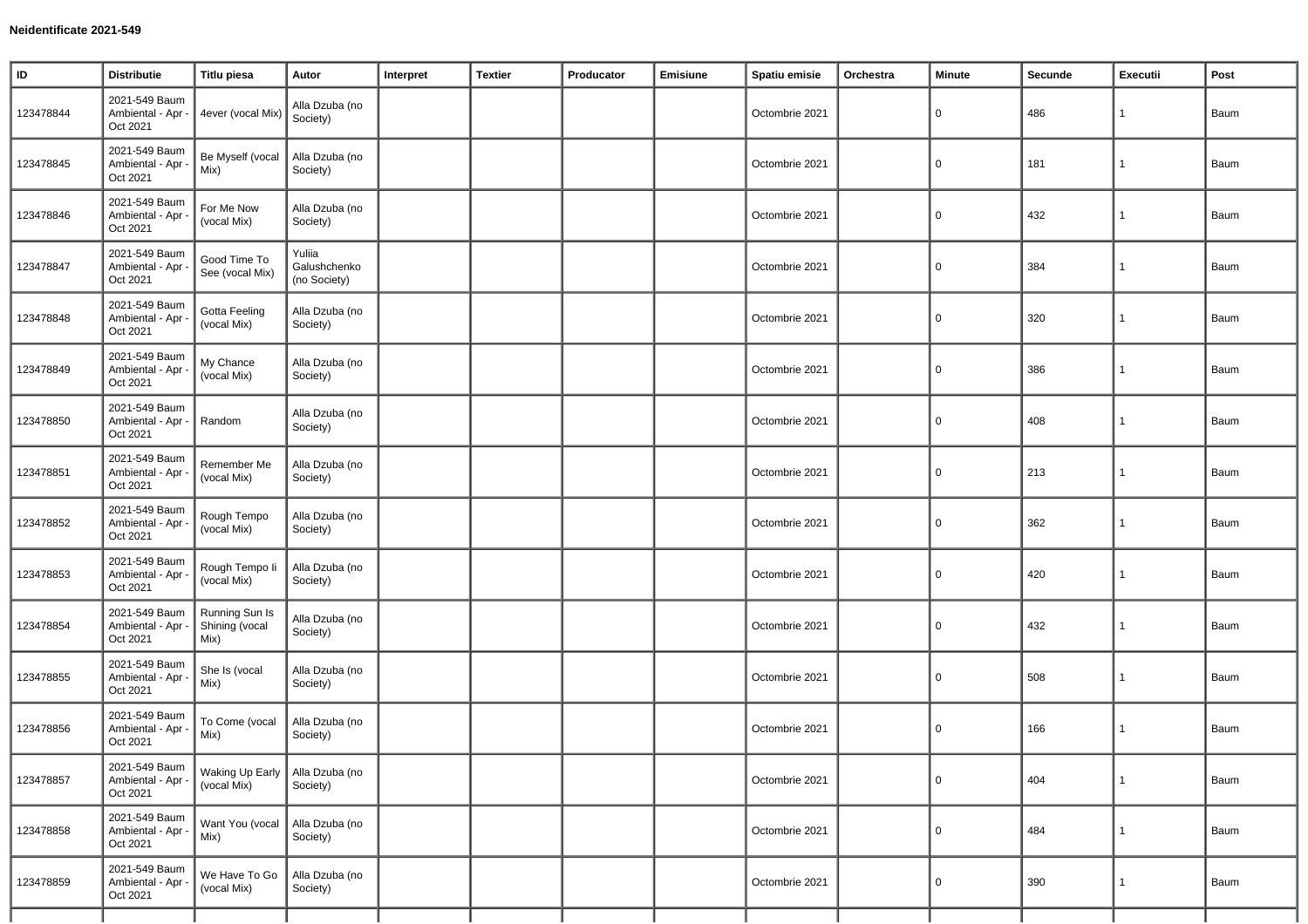| 123478860 | 2021-549 Baum<br>Ambiental - Apr -<br>Oct 2021 | The Ocean In<br>You                              | Andi Labes (no<br>Society)                                                    |  |  | Octombrie 2021 | $\overline{0}$ | 338 | $\mathbf{1}$ | Baum |
|-----------|------------------------------------------------|--------------------------------------------------|-------------------------------------------------------------------------------|--|--|----------------|----------------|-----|--------------|------|
| 123478861 | 2021-549 Baum<br>Ambiental - Apr -<br>Oct 2021 | Baby Wont You<br>Tell Me (vocal<br>Mix)          | Katerina<br>Artamonova (no<br>Society)   valerii<br>Artamonov (no<br>Society) |  |  | Octombrie 2021 | $\overline{0}$ | 396 | $\mathbf{1}$ | Baum |
| 123478862 | 2021-549 Baum<br>Ambiental - Apr -<br>Oct 2021 | Can Say (vocal<br>Mix)                           | Katerina<br>Artamonova (no<br>Society)   valerii<br>Artamonov (no<br>Society) |  |  | Octombrie 2021 | $\overline{0}$ | 294 | $\mathbf{1}$ | Baum |
| 123478863 | 2021-549 Baum<br>Ambiental - Apr<br>Oct 2021   | Come To Live<br>(vocal Mix)                      | Valerii<br>Artamonov (no<br>Society)                                          |  |  | Octombrie 2021 | $\overline{0}$ | 352 | $\mathbf{1}$ | Baum |
| 123478864 | 2021-549 Baum<br>Ambiental - Apr<br>Oct 2021   | Done Done<br>Done! (kate<br>Lawa Vocal<br>Remix) | Valerii<br>Artamonov (no<br>Society)                                          |  |  | Octombrie 2021 | $\overline{0}$ | 162 | $\mathbf{1}$ | Baum |
| 123478865 | 2021-549 Baum<br>Ambiental - Apr -<br>Oct 2021 | Electronic<br>Madness (vocal<br>Mix)             | Katerina<br>Artamonova (no<br>Society)   valerii<br>Artamonov (no<br>Society) |  |  | Octombrie 2021 | $\overline{0}$ | 530 | $\mathbf{1}$ | Baum |
| 123478866 | 2021-549 Baum<br>Ambiental - Apr<br>Oct 2021   | Emotions (vocal<br>Mix)                          | Valerii<br>Artamonov (no<br>Society)                                          |  |  | Octombrie 2021 | $\overline{0}$ | 148 | $\mathbf{1}$ | Baum |
| 123478867 | 2021-549 Baum<br>Ambiental - Apr -<br>Oct 2021 | Explosion (vocal<br>Mix)                         | Katerina<br>Artamonova (no<br>Society)   valerii<br>Artamonov (no<br>Society) |  |  | Octombrie 2021 | $\overline{0}$ | 308 | $\mathbf{1}$ | Baum |
| 123478868 | 2021-549 Baum<br>Ambiental - Apr<br>Oct 2021   | Feeling Fine<br>(vocal Mix)                      | Valerii<br>Artamonov (no<br>Society)                                          |  |  | Octombrie 2021 | $\overline{0}$ | 156 | $\mathbf{1}$ | Baum |
| 123478869 | 2021-549 Baum<br>Ambiental - Apr<br>Oct 2021   | Get It Right<br>(vocal Mix)                      | Valerii<br>Artamonov (no<br>Society)                                          |  |  | Octombrie 2021 | $\mathbf 0$    | 338 | $\mathbf{1}$ | Baum |
| 123478870 | 2021-549 Baum<br>Ambiental - Apr<br>Oct 2021   | Its Time To Go<br>(vocal Mix)                    | Valerii<br>Artamonov (no<br>Society)                                          |  |  | Octombrie 2021 | $\overline{0}$ | 432 | $\mathbf{1}$ | Baum |
| 123478871 | 2021-549 Baum<br>Ambiental - Apr -<br>Oct 2021 | Keep You Head<br>Up (vocal Mix)                  | Katerina<br>Artamonova (no<br>Society)   valerii<br>Artamonov (no<br>Society) |  |  | Octombrie 2021 | $\overline{0}$ | 318 | 1            | Baum |
| 123478872 | 2021-549 Baum<br>Ambiental - Apr -<br>Oct 2021 | Life Love (vocal<br>Mix)                         | Valerii<br>Artamonov (no<br>Society)                                          |  |  | Octombrie 2021 | $\mathsf 0$    | 246 | $\mathbf{1}$ | Baum |
| 123478873 | 2021-549 Baum<br>Ambiental - Apr<br>Oct 2021   | Little Things<br>(vocal Mix)                     | Valerii<br>Artamonov (no<br>Society)                                          |  |  | Octombrie 2021 | $\overline{0}$ | 145 | $\mathbf{1}$ | Baum |
| 123478874 | 2021-549 Baum<br>Ambiental - Apr<br>Oct 2021   | Loose Control<br>(vocal Mix)                     | Valerii<br>Artamonov (no<br>Society)                                          |  |  | Octombrie 2021 | $\Omega$       | 442 | $\mathbf{1}$ | Baum |
|           |                                                |                                                  |                                                                               |  |  |                |                |     |              |      |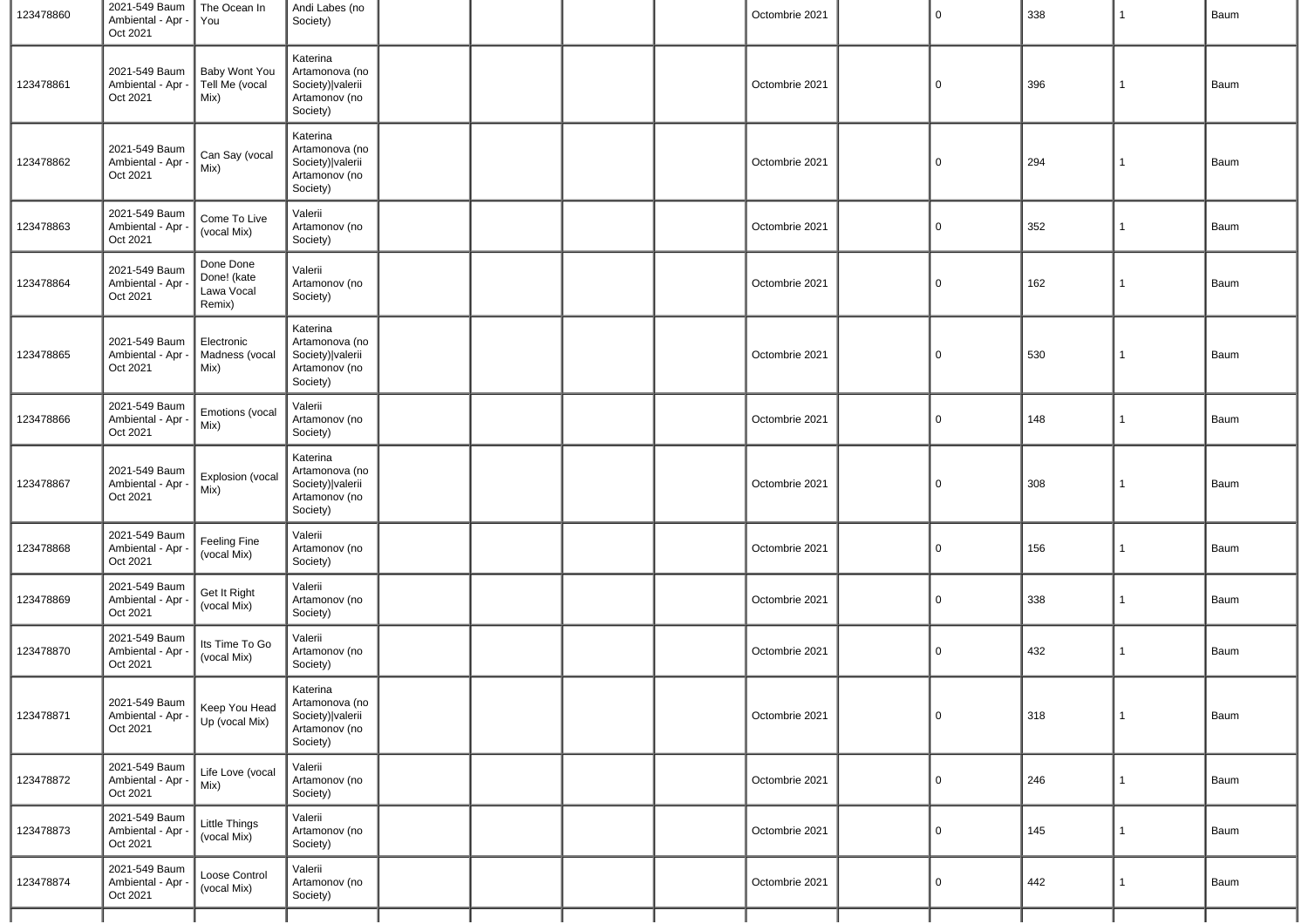| 123478875 | 2021-549 Baum<br>Ambiental - Apr -<br>Oct 2021 | Lost And Found<br>(vocal Mix)              | Valerii<br>Artamonov (no<br>Society)                                          |  |  | Octombrie 2021    | $\mathbf 0$ | 372  | 1            | Baum |
|-----------|------------------------------------------------|--------------------------------------------|-------------------------------------------------------------------------------|--|--|-------------------|-------------|------|--------------|------|
| 123478876 | 2021-549 Baum<br>Ambiental - Apr -<br>Oct 2021 | Love You Now<br>(vocal Mix)                | Valerii<br>Artamonov (no<br>Society)                                          |  |  | Octombrie 2021    | 0           | 154  | 1            | Baum |
| 123478877 | 2021-549 Baum<br>Ambiental - Apr -<br>Oct 2021 | My Love My Life<br>(vocal Mix)             | Katerina<br>Artamonova (no<br>Society)   valerii<br>Artamonov (no<br>Society) |  |  | Octombrie 2021    | 0           | 294  | 1            | Baum |
| 123478878 | 2021-549 Baum<br>Ambiental - Apr<br>Oct 2021   | Nobody No<br>(vocal Mix)                   | Valerii<br>Artamonov (no<br>Society)                                          |  |  | Octombrie 2021    | 0           | 334  | 1            | Baum |
| 123478879 | 2021-549 Baum<br>Ambiental - Apr<br>Oct 2021   | Nothing To Say<br>(vocal Mix)              | Valerii<br>Artamonov (no<br>Society)                                          |  |  | Octombrie 2021    | 0           | 418  | 1            | Baum |
| 123478880 | 2021-549 Baum<br>Ambiental - Apr<br>Oct 2021   | On Your Own<br>Way (vocal Mix)             | Katerina<br>Artamonova (no<br>Society)   valerii<br>Artamonov (no<br>Society) |  |  | Octombrie 2021    | 0           | 170  | 1            | Baum |
| 123478881 | 2021-549 Baum<br>Ambiental - Apr -<br>Oct 2021 | So Light (vocal<br>Mix)                    | Katerina<br>Artamonova (no<br>Society)   valerii<br>Artamonov (no<br>Society) |  |  | Octombrie 2021    | 0           | 448  | -1           | Baum |
| 123478882 | 2021-549 Baum<br>Ambiental - Apr -<br>Oct 2021 | Take My Hand<br>(kate Lawa<br>Vocal Remix) | Valerii<br>Artamonov (no<br>Society)                                          |  |  | Octombrie 2021    | 0           | 191  | 1            | Baum |
| 123478883 | 2021-549 Baum<br>Ambiental - Apr -<br>Oct 2021 | This Is Dance<br>(vocal Mix)               | Katerina<br>Artamonova (no<br>Society)   valerii<br>Artamonov (no<br>Society) |  |  | Octombrie 2021    | 0           | 286  | 1            | Baum |
| 123478884 | 2021-549 Baum<br>Ambiental - Apr -<br>Oct 2021 | Tide                                       | Katerina<br>Artamonova (no<br>Society)   valerii<br>Artamonov (no<br>Society) |  |  | Octombrie 2021    | 0           | 422  | 1            | Baum |
| 123478885 | 2021-549 Baum<br>Ambiental - Apr -<br>Oct 2021 | We Find It<br>(arthem Remix)               | Valerii<br>Artamonov (no<br>Society)                                          |  |  | Octombrie 2021    | 0           | 123  | 1            | Baum |
| 123478886 | 2021-549 Baum<br>Ambiental - Apr -<br>Oct 2021 | You Far Away<br>(vocal Mix)                | Valerii<br>Artamonov (no<br>Society)                                          |  |  | Octombrie 2021    | $\mathsf 0$ | 197  | $\mathbf{1}$ | Baum |
| 123478887 | 2021-549 Baum<br>Ambiental - Apr -<br>Oct 2021 | Steps                                      | Leopold<br>Lamberz (no<br>Society)                                            |  |  | Aprilie 2021      | $\mathbf 0$ | 2200 | 1            | Baum |
| 123478888 | 2021-549 Baum<br>Ambiental - Apr -<br>Oct 2021 | Steps                                      | Leopold<br>Lamberz (no<br>Society)                                            |  |  | <b>Iunie 2021</b> | $\mathbf 0$ | 2060 | $\mathbf{1}$ | Baum |
| 123478889 | 2021-549 Baum<br>Ambiental - Apr -<br>Oct 2021 | Steps                                      | Leopold<br>Lamberz (no<br>Society)                                            |  |  | <b>Iulie 2021</b> | 0           | 2266 | 1            | Baum |
|           | 2021-549 Baum<br>Ambiental - Apr -             |                                            | Leopold<br>Lamberz (no                                                        |  |  |                   |             |      |              |      |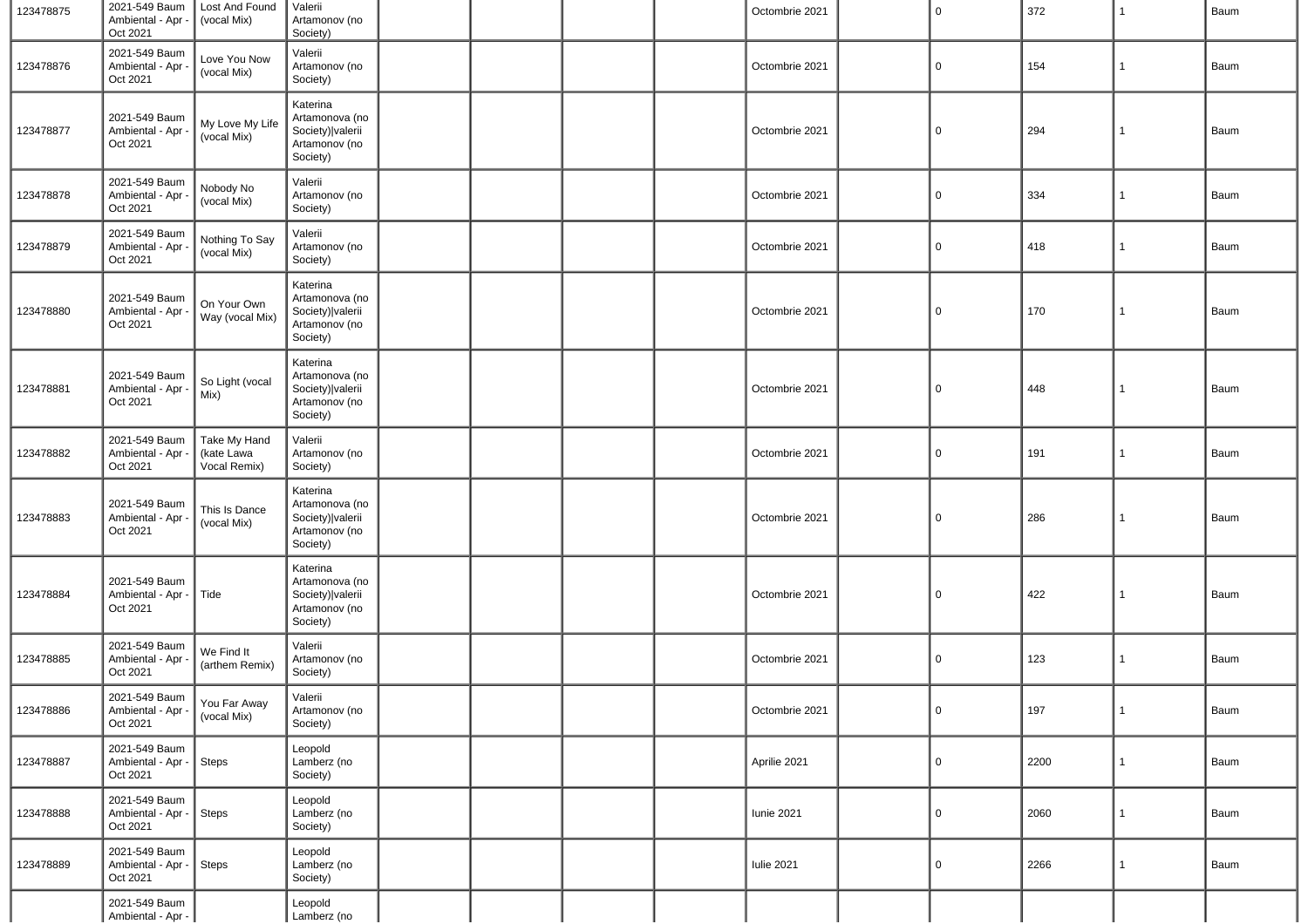| 123478890 | Oct 2021                                       | Steps                                                    | Society)                                   |  |  | Augusst 2021      | $\mathbf 0$ | 1854 | 1            | Baum |
|-----------|------------------------------------------------|----------------------------------------------------------|--------------------------------------------|--|--|-------------------|-------------|------|--------------|------|
| 123478891 | 2021-549 Baum<br>Ambiental - Apr -<br>Oct 2021 | Steps                                                    | Leopold<br>Lamberz (no<br>Society)         |  |  | Octombrie 2021    | $\mathbf 0$ | 1442 | $\mathbf{1}$ | Baum |
| 123478892 | 2021-549 Baum<br>Ambiental - Apr -<br>Oct 2021 | <b>Tech Affection</b><br>(minimal Tech<br>Couture House) | Manpreet Rv<br>Singh Dawar (no<br>Society) |  |  | Octombrie 2021    | $\mathbf 0$ | 735  | $\mathbf{1}$ | Baum |
| 123478893 | 2021-549 Baum<br>Ambiental - Apr<br>Oct 2021   | <b>Tech Grand</b><br>(festive Big<br>Room Tech<br>House) | Manpreet Rv<br>Singh Dawar (no<br>Society) |  |  | Octombrie 2021    | 0           | 723  | 1            | Baum |
| 123478894 | 2021-549 Baum<br>Ambiental - Apr<br>Oct 2021   | 10 Minutes                                               | Duong 565 (no<br>Society)                  |  |  | Aprilie 2021      | $\mathbf 0$ | 1738 | $\mathbf{1}$ | Baum |
| 123478895 | 2021-549 Baum<br>Ambiental - Apr -<br>Oct 2021 | 10 Minutes                                               | Duong 565 (no<br>Society)                  |  |  | <b>Iunie 2021</b> | $\mathbf 0$ | 1640 | $\mathbf{1}$ | Baum |
| 123478896 | 2021-549 Baum<br>Ambiental - Apr -<br>Oct 2021 | 10 Minutes                                               | Duong 565 (no<br>Society)                  |  |  | <b>Iulie 2021</b> | 0           | 1640 | 1            | Baum |
| 123478897 | 2021-549 Baum<br>Ambiental - Apr<br>Oct 2021   | 10 Minutes                                               | Duong 565 (no<br>Society)                  |  |  | Augusst 2021      | $\mathbf 0$ | 1804 | $\mathbf{1}$ | Baum |
| 123478898 | 2021-549 Baum<br>Ambiental - Apr<br>Oct 2021   | Burn The World                                           | Andrew White<br>(no Society)               |  |  | Octombrie 2021    | $\mathbf 0$ | 242  | $\mathbf{1}$ | Baum |
| 123478899 | 2021-549 Baum<br>Ambiental - Apr -<br>Oct 2021 | <b>Dizzy</b>                                             | Andrew White<br>(no Society)               |  |  | Octombrie 2021    | $\mathbf 0$ | 304  | $\mathbf{1}$ | Baum |
| 123478900 | 2021-549 Baum<br>Ambiental - Apr -<br>Oct 2021 | I Dont Wanna                                             | Andrew White<br>(no Society)               |  |  | Octombrie 2021    | $\mathbf 0$ | 228  | $\mathbf{1}$ | Baum |
| 123478901 | 2021-549 Baum<br>Ambiental - Apr -<br>Oct 2021 | Lions Of Juddah<br>Ft Piracy & Don<br>Goliath            | Andrew White<br>(no Society)               |  |  | Octombrie 2021    | $\mathbf 0$ | 600  | $\mathbf{1}$ | Baum |
| 123478902 | 2021-549 Baum<br>Ambiental - Apr<br>Oct 2021   | Llama (dance<br>Away)                                    | Andrew White<br>(no Society)               |  |  | Aprilie 2021      | $\mathbf 0$ | 650  | $\mathbf{1}$ | Baum |
| 123478903 | 2021-549 Baum<br>Ambiental - Apr<br>Oct 2021   | Llama (dance<br>Away)                                    | Andrew White<br>(no Society)               |  |  | <b>Iunie 2021</b> | $\mathbf 0$ | 680  | 1            | Baum |
| 123478904 | 2021-549 Baum<br>Ambiental - Apr<br>Oct 2021   | Llama (dance<br>Away)                                    | Andrew White<br>(no Society)               |  |  | <b>Iulie 2021</b> | $\mathsf 0$ | 544  | $\mathbf{1}$ | Baum |
| 123478905 | 2021-549 Baum<br>Ambiental - Apr<br>Oct 2021   | Llama (dance<br>Away)                                    | Andrew White<br>(no Society)               |  |  | Augusst 2021      | $\mathbf 0$ | 680  | $\mathbf{1}$ | Baum |
| 123478906 | 2021-549 Baum<br>Ambiental - Apr<br>Oct 2021   | Llama (dance<br>Away)                                    | Andrew White<br>(no Society)               |  |  | Octombrie 2021    | $\mathbf 0$ | 544  | $\mathbf{1}$ | Baum |
| 123478907 | 2021-549 Baum<br>Ambiental - Apr               | Never Let Let<br>Geaux -<br>Jackmans Nola                | David Jackman<br>(ascap - Ipi:             |  |  | Octombrie 2021    | $\mathbf 0$ | 540  | $\mathbf{1}$ | Baum |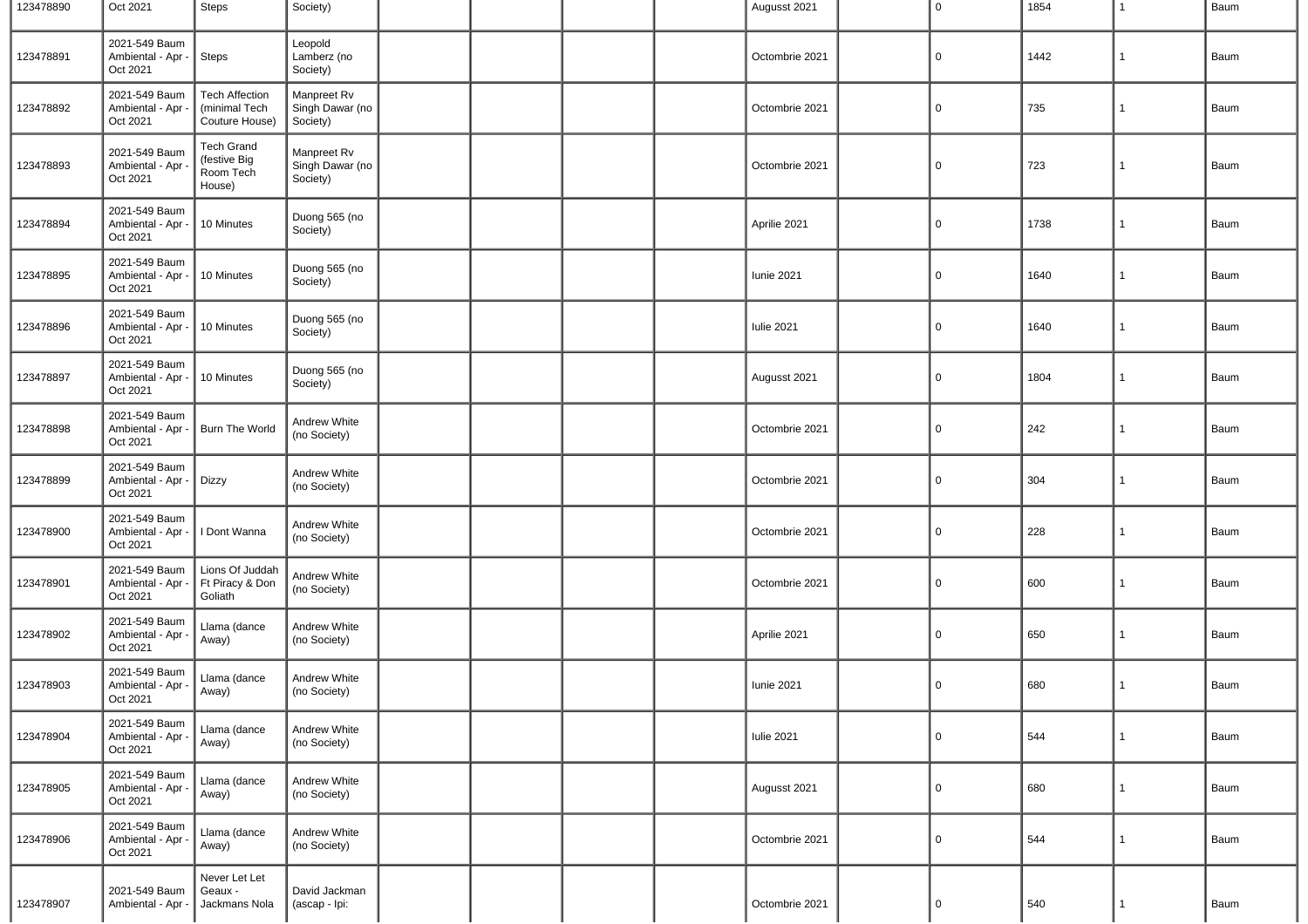|           | Oct 2021                                                                      | Wave Mix Ft Dj<br><del>Keri</del>   | 1797818)                                                                                                                   |  |  |                |                |     |              |      |
|-----------|-------------------------------------------------------------------------------|-------------------------------------|----------------------------------------------------------------------------------------------------------------------------|--|--|----------------|----------------|-----|--------------|------|
| 123478908 | 2021-549 Baum<br>Ambiental - Apr<br>Oct 2021                                  | All This Gone<br>(vocal Mix)        | Alla Dzuba (no<br>Society) anton<br>Vasyliev (no<br>Society)                                                               |  |  | Octombrie 2021 | $\mathbf 0$    | 176 | $\mathbf{1}$ | Baum |
| 123478909 | 2021-549 Baum<br>Ambiental - Apr<br>Oct 2021                                  | Become Like<br>You (vocal Mix)      | Alla Dzuba (no<br>Society) anton<br>Vasyliev (no<br>Society)                                                               |  |  | Octombrie 2021 | $\mathbf 0$    | 180 | $\mathbf{1}$ | Baum |
| 123478910 | 2021-549 Baum<br>Ambiental - Apr<br>Oct 2021                                  | Closer To Light<br>(vocal Mix)      | Alla Dzuba (no<br>Society) anton<br>Vasyliev (no<br>Society)                                                               |  |  | Octombrie 2021 | $\overline{0}$ | 236 | $\mathbf{1}$ | Baum |
| 123478911 | 2021-549 Baum<br>Ambiental - Apr -<br>Oct 2021                                | Dreams Come<br>Trues (vocal<br>Mix) | Alla Dzuba (no<br>Society) anton<br>Vasyliev (no<br>Society)                                                               |  |  | Octombrie 2021 | 0              | 195 | 1            | Baum |
| 123478912 | 2021-549 Baum<br>Ambiental - Apr<br>Oct 2021                                  | Fireburn (vocal<br>Mix)             | Alla Dzuba (no<br>Society) anton<br>Vasyliev (no<br>Society)                                                               |  |  | Octombrie 2021 | $\mathbf 0$    | 108 | $\mathbf{1}$ | Baum |
| 123478913 | 2021-549 Baum<br>Ambiental - Apr<br>Oct 2021                                  | I Am Should<br>(vocal Mix)          | Alla Dzuba (no<br>Society) anton<br>Vasyliev (no<br>Society)                                                               |  |  | Octombrie 2021 | $\overline{0}$ | 160 | $\mathbf{1}$ | Baum |
| 123478914 | 2021-549 Baum<br>Ambiental - Apr<br>Oct 2021                                  | Keep Searching<br>(vocal Mix)       | Alla Dzuba (no<br>Society) anton<br>Vasyliev (no<br>Society)                                                               |  |  | Octombrie 2021 | $\overline{0}$ | 240 | 1            | Baum |
| 123478915 | 2021-549 Baum<br>Ambiental - Apr -<br>Oct 2021                                | Low (vocal Mix)                     | Alla Dzuba (no<br>Society) anton<br>Vasyliev (no<br>Society)                                                               |  |  | Octombrie 2021 | $\overline{0}$ | 150 | $\mathbf{1}$ | Baum |
| 123478916 | 2021-549 Baum<br>Ambiental - Apr<br>Oct 2021                                  | Luck (vocal Mix)                    | Valerii<br>Artamonov (no<br>Society)                                                                                       |  |  | Octombrie 2021 | $\overline{0}$ | 133 | $\mathbf{1}$ | Baum |
| 123478917 | 2021-549 Baum<br>Ambiental - Apr<br>Oct 2021                                  | My Morning<br>(vocal Mix)           | Alla Dzuba (no<br>Society) anton<br>Vasyliev (no<br>Society)                                                               |  |  | Octombrie 2021 | $\mathbf 0$    | 157 | $\mathbf{1}$ | Baum |
| 123478918 | $\sqrt{2021-549}$ Baum $\sqrt{\ }$ The Weekend<br>Ambiental - Apr<br>Oct 2021 | (club Mix)                          | Rico Bernasconi<br>(gema - Ipi:<br>288737014)   oliver<br>Flote (gema - Ipi:<br>421825675) stones<br>Throw (no<br>Society) |  |  | Octombrie 2021 | 0              | 258 | 1            | Baum |
| 123478919 | 2021-549 Baum<br>Ambiental - Apr -<br>Oct 2021                                | Feel Party (vocal<br>Mix)           | Alla Dzuba (no<br>Society)                                                                                                 |  |  | Octombrie 2021 | $\overline{0}$ | 300 | 1            | Baum |
| 123478920 | 2021-549 Baum<br>Ambiental - Apr -<br>Oct 2021                                | Idk (vocal Mix)                     | Alla Dzuba (no<br>Society)                                                                                                 |  |  | Octombrie 2021 | $\mathbf 0$    | 338 | $\mathbf{1}$ | Baum |
| 123478921 | 2021-549 Baum<br>Ambiental - Apr -<br>Oct 2021                                | Pwr                                 |                                                                                                                            |  |  | Aprilie 2021   | $\mathbf 0$    | 195 | $\mathbf{1}$ | Baum |
|           |                                                                               |                                     |                                                                                                                            |  |  |                |                |     |              |      |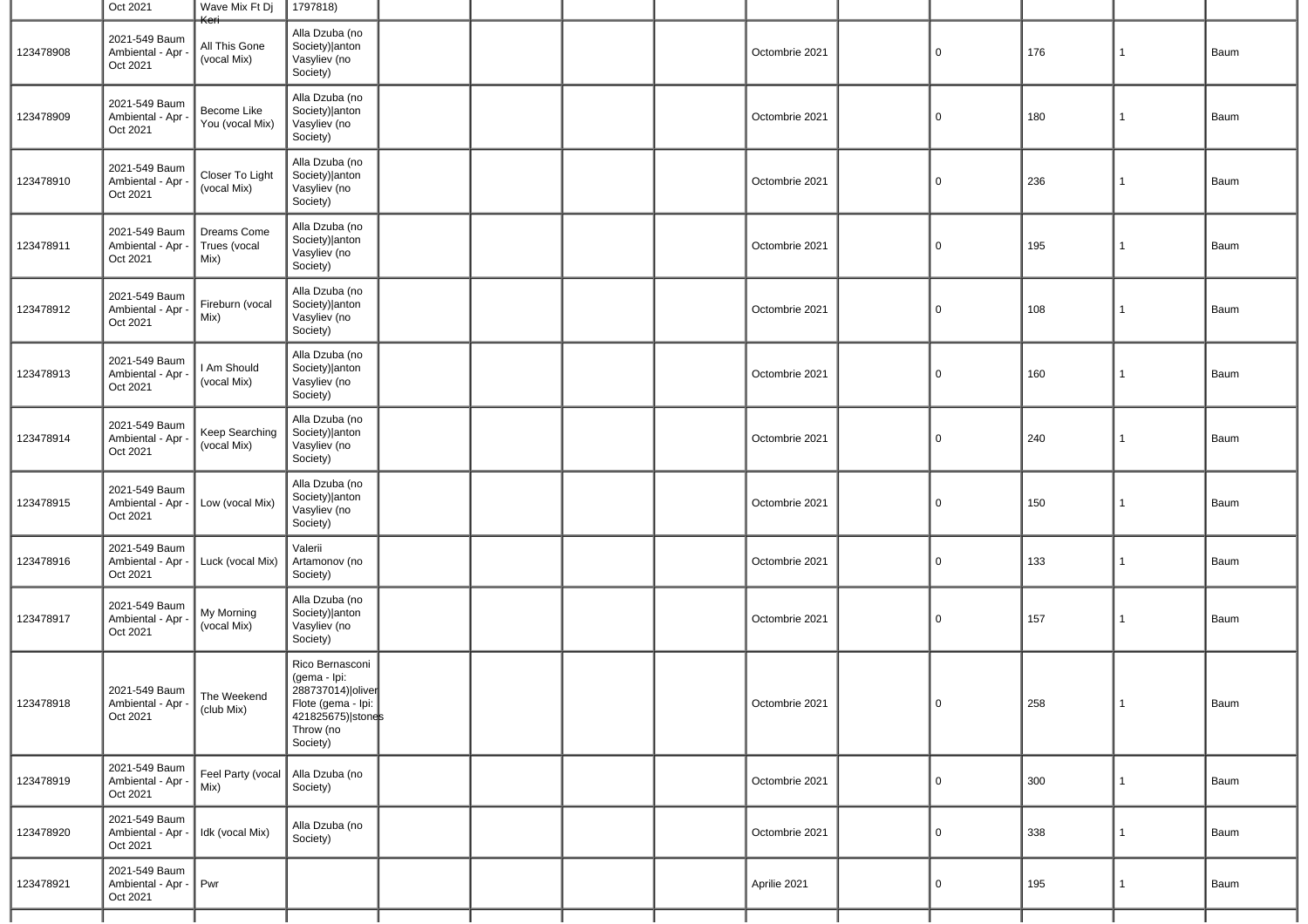| 123478922 | 2021-549 Baum<br>Ambiental - Apr -<br>Oct 2021 | Pwr                                |                                        |  |  | <b>Iunie 2021</b> | $\overline{0}$ | 201 | 1            | Baum |
|-----------|------------------------------------------------|------------------------------------|----------------------------------------|--|--|-------------------|----------------|-----|--------------|------|
| 123478923 | 2021-549 Baum<br>Ambiental - Apr -<br>Oct 2021 | Pwr                                |                                        |  |  | <b>Iulie 2021</b> | 0              | 201 | 1            | Baum |
| 123478924 | 2021-549 Baum<br>Ambiental - Apr -<br>Oct 2021 | Pwr                                |                                        |  |  | Augusst 2021      | $\mathbf 0$    | 402 | $\mathbf{1}$ | Baum |
| 123478925 | 2021-549 Baum<br>Ambiental - Apr -<br>Oct 2021 | Pwr                                |                                        |  |  | Octombrie 2021    | 0              | 201 | $\mathbf{1}$ | Baum |
| 123478926 | 2021-549 Baum<br>Ambiental - Apr<br>Oct 2021   | Cant Erase The<br>Pain (vocal Mix) | Guillermo Zarate<br>(no Society)       |  |  | Octombrie 2021    | $\overline{0}$ | 354 | $\mathbf{1}$ | Baum |
| 123478927 | 2021-549 Baum<br>Ambiental - Apr -<br>Oct 2021 | <b>Mixed Sesions</b>               |                                        |  |  | Aprilie 2021      | $\mathbf 0$    | 213 | $\mathbf{1}$ | Baum |
| 123478928 | 2021-549 Baum<br>Ambiental - Apr -<br>Oct 2021 | <b>Mixed Sesions</b>               |                                        |  |  | <b>Iunie 2021</b> | $\mathbf 0$    | 438 | $\mathbf{1}$ | Baum |
| 123478929 | 2021-549 Baum<br>Ambiental - Apr<br>Oct 2021   | <b>Mixed Sesions</b>               |                                        |  |  | <b>Iulie 2021</b> | $\mathbf 0$    | 438 | $\mathbf{1}$ | Baum |
| 123478930 | 2021-549 Baum<br>Ambiental - Apr -<br>Oct 2021 | <b>Mixed Sesions</b>               |                                        |  |  | Augusst 2021      | $\overline{0}$ | 219 | $\mathbf{1}$ | Baum |
| 123478931 | 2021-549 Baum<br>Ambiental - Apr<br>Oct 2021   | <b>Mixed Sesions</b>               |                                        |  |  | Octombrie 2021    | 0              | 219 | $\mathbf{1}$ | Baum |
| 123478932 | 2021-549 Baum<br>Ambiental - Apr -<br>Oct 2021 | House On Mars                      | Chauvel<br>JÉrÃ"me (no<br>Society)     |  |  | Octombrie 2021    | $\overline{0}$ | 618 | $\mathbf{1}$ | Baum |
| 123478933 | 2021-549 Baum<br>Ambiental - Apr<br>Oct 2021   | Uplifting<br>Summer Edm            | Chauvel<br>JÉrÃ"me (no<br>Society)     |  |  | Octombrie 2021    | 0              | 392 | $\mathbf{1}$ | Baum |
| 123478934 | 2021-549 Baum<br>Ambiental - Apr<br>Oct 2021   | Didn T Get<br>(vocal Mix)          | Yuliia<br>Galushchenko<br>(no Society) |  |  | Octombrie 2021    | $\overline{0}$ | 320 | $\mathbf{1}$ | Baum |
| 123478935 | 2021-549 Baum<br>Ambiental - Apr -<br>Oct 2021 | Do You Come<br>Out (vocal Mix)     | Yuliia<br>Galushchenko<br>(no Society) |  |  | Octombrie 2021    | $\overline{0}$ | 432 | $\mathbf{1}$ | Baum |
| 123478936 | 2021-549 Baum<br>Ambiental - Apr -<br>Oct 2021 | Enjoy Life (vocal<br>Mix)          | Yuliia<br>Galushchenko<br>(no Society) |  |  | Octombrie 2021    | $\overline{0}$ | 400 | $\mathbf{1}$ | Baum |
| 123478937 | 2021-549 Baum<br>Ambiental - Apr -<br>Oct 2021 | Gettin Over<br>(vocal Mix)         | Yuliia<br>Galushchenko<br>(no Society) |  |  | Octombrie 2021    | $\overline{0}$ | 759 | $\mathbf{1}$ | Baum |
| 123478938 | 2021-549 Baum<br>Ambiental - Apr<br>Oct 2021   | Gonna<br>Disappear (vocal<br>Mix)  | Yuliia<br>Galushchenko<br>(no Society) |  |  | Octombrie 2021    | $\overline{0}$ | 498 | $\mathbf{1}$ | Baum |
| 123478939 | 2021-549 Baum<br>Ambiental - Apr<br>Oct 2021   | I Am Hoping<br>(vocal Mix)         | Yuliia<br>Galushchenko<br>(no Society) |  |  | Octombrie 2021    | $\overline{0}$ | 396 | $\mathbf{1}$ | Baum |
|           |                                                |                                    |                                        |  |  |                   |                |     |              |      |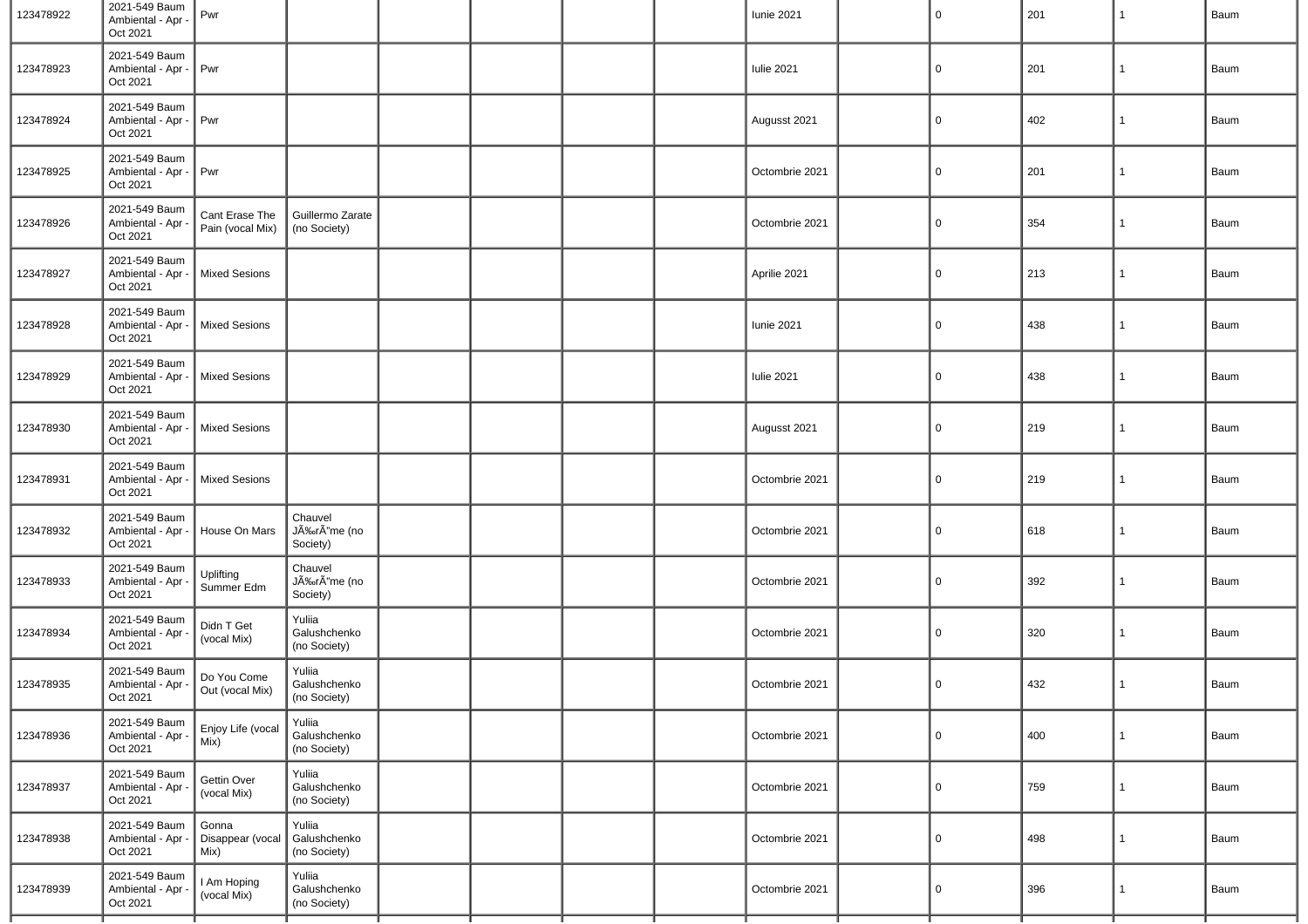| 123478940 | 2021-549 Baum<br>Ambiental - Apr -<br>Oct 2021 | I Am Lucky<br>(vocal Mix)                   | Yuliia<br>Galushchenko<br>(no Society) |  |  | Octombrie 2021 | $\overline{0}$ | 432 | 1            | Baum |
|-----------|------------------------------------------------|---------------------------------------------|----------------------------------------|--|--|----------------|----------------|-----|--------------|------|
| 123478941 | 2021-549 Baum<br>Ambiental - Apr -<br>Oct 2021 | Lfb (vocal Mix)                             | Yuliia<br>Galushchenko<br>(no Society) |  |  | Octombrie 2021 | 0              | 418 | $\mathbf{1}$ | Baum |
| 123478942 | 2021-549 Baum<br>Ambiental - Apr -<br>Oct 2021 | Make This<br>Phone Call<br>(vocal Mix)      | Yuliia<br>Galushchenko<br>(no Society) |  |  | Octombrie 2021 | 0              | 350 | $\mathbf{1}$ | Baum |
| 123478943 | 2021-549 Baum<br>Ambiental - Apr -<br>Oct 2021 | Only One (vocal<br>Mix)                     | Yuliia<br>Galushchenko<br>(no Society) |  |  | Octombrie 2021 | 0              | 404 | $\mathbf{1}$ | Baum |
| 123478944 | 2021-549 Baum<br>Ambiental - Apr<br>Oct 2021   | Problem (vocal<br>Mix)                      | Yuliia<br>Galushchenko<br>(no Society) |  |  | Octombrie 2021 | 0              | 202 | $\mathbf{1}$ | Baum |
| 123478945 | 2021-549 Baum<br>Ambiental - Apr<br>Oct 2021   | So Sorry Baby<br>(vocal Mix)                | Yuliia<br>Galushchenko<br>(no Society) |  |  | Octombrie 2021 | $\overline{0}$ | 240 | $\mathbf{1}$ | Baum |
| 123478946 | 2021-549 Baum<br>Ambiental - Apr<br>Oct 2021   | Something Don<br>T Change (vocal<br>Mix)    | Yuliia<br>Galushchenko<br>(no Society) |  |  | Octombrie 2021 | 0              | 370 | $\mathbf{1}$ | Baum |
| 123478947 | 2021-549 Baum<br>Ambiental - Apr<br>Oct 2021   | Start To Move<br>My Body (vocal<br>Mix)     | Yuliia<br>Galushchenko<br>(no Society) |  |  | Octombrie 2021 | 0              | 516 | $\mathbf{1}$ | Baum |
| 123478948 | 2021-549 Baum<br>Ambiental - Apr<br>Oct 2021   | This Girl (vocal<br>Mix)                    | Yuliia<br>Galushchenko<br>(no Society) |  |  | Octombrie 2021 | 0              | 532 | $\mathbf{1}$ | Baum |
| 123478949 | 2021-549 Baum<br>Ambiental - Apr -<br>Oct 2021 | To Me (vocal<br>Mix)                        | Yuliia<br>Galushchenko<br>(no Society) |  |  | Octombrie 2021 | $\overline{0}$ | 514 | $\mathbf{1}$ | Baum |
| 123478950 | 2021-549 Baum<br>Ambiental - Apr<br>Oct 2021   | Baby (vocal Mix)                            | Katerina<br>Artamonova (no<br>Society) |  |  | Octombrie 2021 | 0              | 182 | $\mathbf{1}$ | Baum |
| 123478951 | 2021-549 Baum<br>Ambiental - Apr<br>Oct 2021   | Came Over<br>(vocal Mix)                    | Katerina<br>Artamonova (no<br>Society) |  |  | Octombrie 2021 | 0              | 382 | $\mathbf{1}$ | Baum |
| 123478952 | 2021-549 Baum<br>Ambiental - Apr<br>Oct 2021   | Dirty Baby<br>(arthem Vocal<br>Remix)       | Katerina<br>Artamonova (no<br>Society) |  |  | Octombrie 2021 | 0              | 249 | $\mathbf{1}$ | Baum |
| 123478953 | 2021-549 Baum<br>Ambiental - Apr -<br>Oct 2021 | For Us (vocal<br>Mix)                       | Katerina<br>Artamonova (no<br>Society) |  |  | Octombrie 2021 | $\mathbf 0$    | 187 | $\mathbf{1}$ | Baum |
| 123478954 | 2021-549 Baum<br>Ambiental - Apr<br>Oct 2021   | I Ve Been<br>Waiting For You<br>(vocal Mix) | Katerina<br>Artamonova (no<br>Society) |  |  | Octombrie 2021 | $\mathbf 0$    | 171 | $\mathbf{1}$ | Baum |
| 123478955 | 2021-549 Baum<br>Ambiental - Apr -<br>Oct 2021 | Just You (kate<br>Lawa Vocal<br>Remix)      | Katerina<br>Artamonova (no<br>Society) |  |  | Octombrie 2021 | $\overline{0}$ | 184 | $\mathbf{1}$ | Baum |
| 123478956 | 2021-549 Baum<br>Ambiental - Apr -<br>Oct 2021 | My Heart (vocal<br>Mix)                     | Katerina<br>Artamonova (no<br>Society) |  |  | Octombrie 2021 | $\mathbf 0$    | 428 | $\mathbf{1}$ | Baum |
| 123478957 | 2021-549 Baum<br>Ambiental - Apr<br>Oct 2021   | Never Be Alone<br>(vocal Mix)               | Katerina<br>Artamonova (no<br>Society) |  |  | Octombrie 2021 | $\mathbf 0$    | 164 | $\mathbf{1}$ | Baum |
|           |                                                |                                             |                                        |  |  |                |                |     |              |      |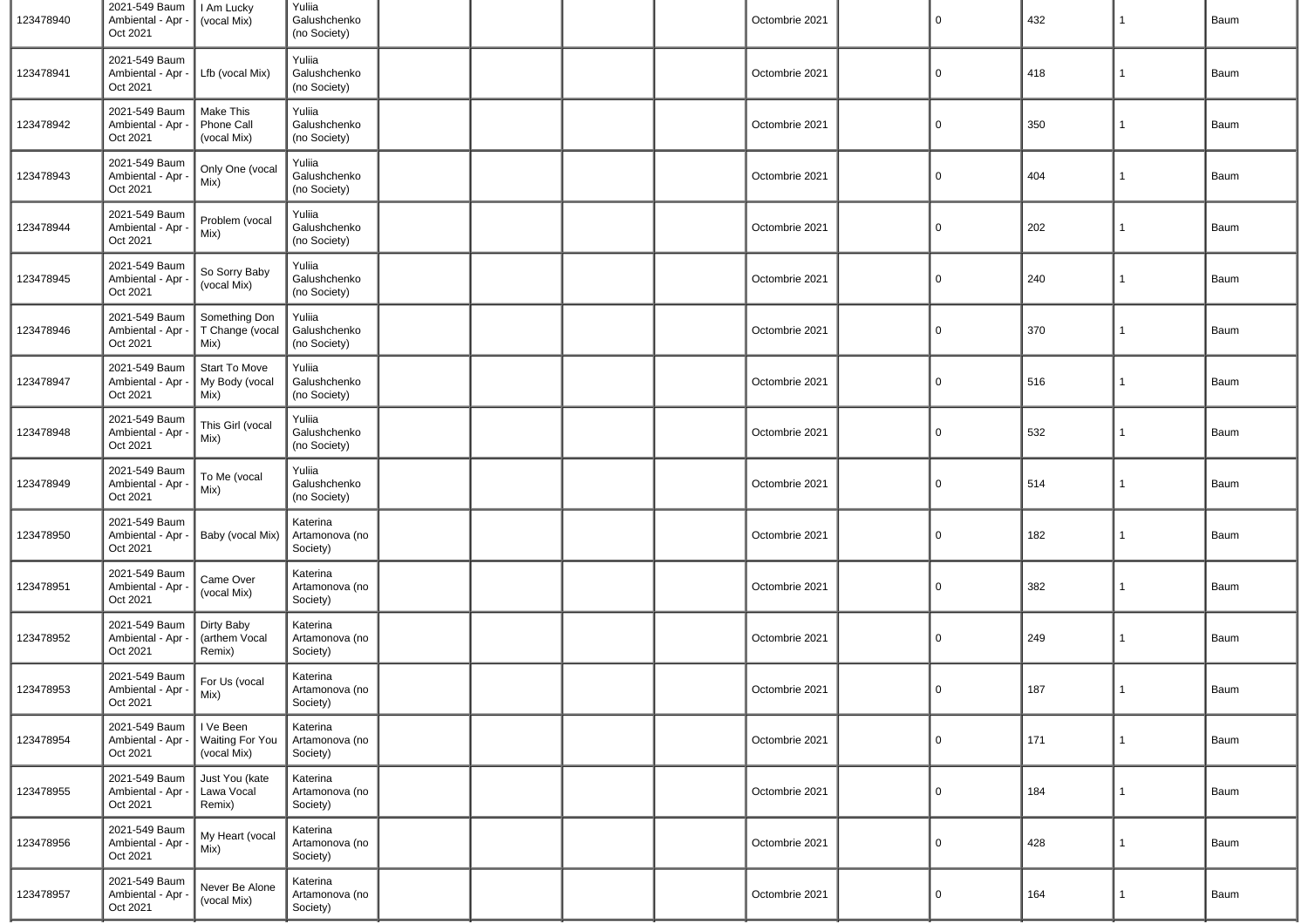| 123478958 | 2021-549 Baum<br>Ambiental - Apr -<br>Oct 2021 | Nightfall (vocal<br>Mix)                | Katerina<br>Artamonova (no<br>Society) |  |  | Octombrie 2021 | $\overline{0}$ | 187 | $\mathbf{1}$   | Baum |
|-----------|------------------------------------------------|-----------------------------------------|----------------------------------------|--|--|----------------|----------------|-----|----------------|------|
| 123478959 | 2021-549 Baum<br>Ambiental - Apr<br>Oct 2021   | Ocean (vocal<br>Mix)                    | Katerina<br>Artamonova (no<br>Society) |  |  | Octombrie 2021 | 0              | 208 | $\mathbf{1}$   | Baum |
| 123478960 | 2021-549 Baum<br>Ambiental - Apr<br>Oct 2021   | Out The Sea<br>(vocal Mix)              | Katerina<br>Artamonova (no<br>Society) |  |  | Octombrie 2021 | 0              | 390 | $\mathbf{1}$   | Baum |
| 123478961 | 2021-549 Baum<br>Ambiental - Apr<br>Oct 2021   | Passion In Me<br>(vocal Mix)            | Katerina<br>Artamonova (no<br>Society) |  |  | Octombrie 2021 | 0              | 308 | 1              | Baum |
| 123478962 | 2021-549 Baum<br>Ambiental - Apr<br>Oct 2021   | Prioritize (vocal<br>Mix)               | Katerina<br>Artamonova (no<br>Society) |  |  | Octombrie 2021 | 0              | 221 | 1              | Baum |
| 123478963 | 2021-549 Baum<br>Ambiental - Apr<br>Oct 2021   | Real House<br>Love (vocal Mix)          | Katerina<br>Artamonova (no<br>Society) |  |  | Octombrie 2021 | 0              | 173 | 1              | Baum |
| 123478964 | 2021-549 Baum<br>Ambiental - Apr<br>Oct 2021   | She And Him<br>(vocal Mix)              | Katerina<br>Artamonova (no<br>Society) |  |  | Octombrie 2021 | $\overline{0}$ | 169 | 1              | Baum |
| 123478965 | 2021-549 Baum<br>Ambiental - Apr<br>Oct 2021   | Silver Spoon<br>(vocal Mix)             | Katerina<br>Artamonova (no<br>Society) |  |  | Octombrie 2021 | 0              | 678 | $\mathbf{1}$   | Baum |
| 123478966 | 2021-549 Baum<br>Ambiental - Apr<br>Oct 2021   | Situation (vocal<br>Mix)                | Katerina<br>Artamonova (no<br>Society) |  |  | Octombrie 2021 | $\mathbf 0$    | 708 | $\mathbf{1}$   | Baum |
| 123478967 | 2021-549 Baum<br>Ambiental - Apr<br>Oct 2021   | Stop Baby<br>(vocal Mix)                | Katerina<br>Artamonova (no<br>Society) |  |  | Octombrie 2021 | 0              | 284 | 1              | Baum |
| 123478968 | 2021-549 Baum<br>Ambiental - Apr<br>Oct 2021   | Summer Girl<br>(vocal Mix)              | Katerina<br>Artamonova (no<br>Society) |  |  | Octombrie 2021 | $\overline{0}$ | 208 | 1              | Baum |
| 123478969 | 2021-549 Baum<br>Ambiental - Apr<br>Oct 2021   | <b>Sweet Lies</b><br>(vocal)            | Katerina<br>Artamonova (no<br>Society) |  |  | Octombrie 2021 | 0              | 185 | 1              | Baum |
| 123478970 | 2021-549 Baum<br>Ambiental - Apr<br>Oct 2021   | Tell Me Baby<br>(vocal Mix)             | Katerina<br>Artamonova (no<br>Society) |  |  | Octombrie 2021 | $\mathbf 0$    | 440 | 1              | Baum |
| 123478971 | 2021-549 Baum<br>Ambiental - Apr -<br>Oct 2021 | <b>Tommorow Meet</b><br>You (vocal Mix) | Katerina<br>Artamonova (no<br>Society) |  |  | Octombrie 2021 | $\overline{0}$ | 344 | $\overline{1}$ | Baum |
| 123478972 | 2021-549 Baum<br>Ambiental - Apr<br>Oct 2021   | <b>Wasting Time</b><br>(vocal Mix)      | Katerina<br>Artamonova (no<br>Society) |  |  | Octombrie 2021 | $\overline{0}$ | 147 | $\mathbf{1}$   | Baum |
| 123478973 | 2021-549 Baum<br>Ambiental - Apr<br>Oct 2021   | We Are Team                             | Katerina<br>Artamonova (no<br>Society) |  |  | Octombrie 2021 | $\mathbf 0$    | 452 | $\mathbf{1}$   | Baum |
| 123478974 | 2021-549 Baum<br>Ambiental - Apr -<br>Oct 2021 | When You<br>Come Around<br>(vocal Mix)  | Katerina<br>Artamonova (no<br>Society) |  |  | Octombrie 2021 | $\overline{0}$ | 410 | $\mathbf{1}$   | Baum |
| 123478975 | 2021-549 Baum<br>Ambiental - Apr<br>Oct 2021   | You Think (vocal<br>Mix)                | Katerina<br>Artamonova (no<br>Society) |  |  | Octombrie 2021 | $\mathbf 0$    | 139 | $\mathbf{1}$   | Baum |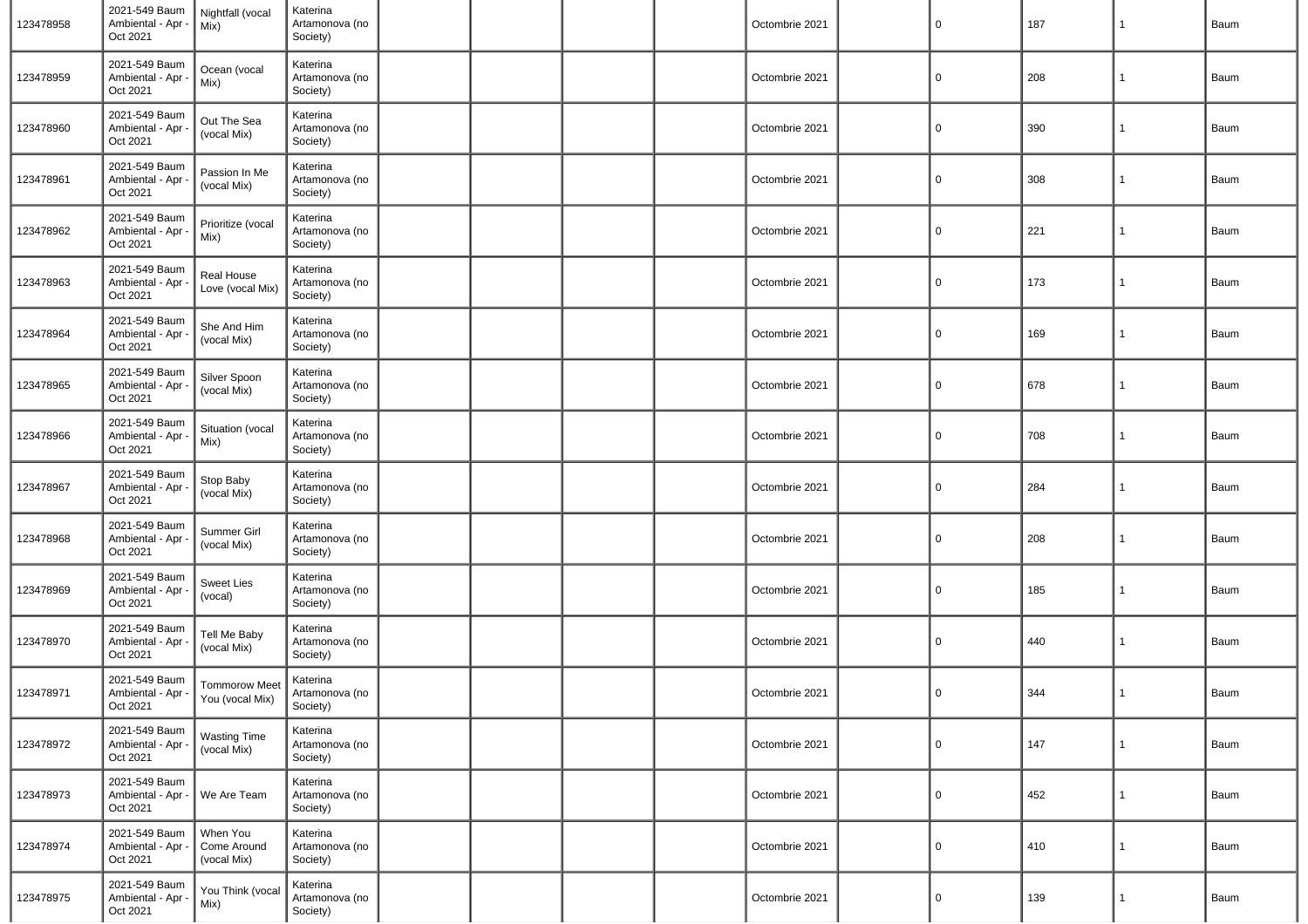| 123478976 | 2021-549 Baum<br>Ambiental - Apr -<br>Oct 2021              | Your Call (vocal<br>Mix)       | Katerina<br>Artamonova (no<br>Society) |  |  | Octombrie 2021 | 0           | 386 | 1 | Baum |
|-----------|-------------------------------------------------------------|--------------------------------|----------------------------------------|--|--|----------------|-------------|-----|---|------|
| 123478977 | 2021-549 Baum<br>Ambiental - Apr -<br>Oct 2021              | All I Need                     | Marcin<br>Gasiewicz (no<br>Society)    |  |  | Octombrie 2021 | $\mathbf 0$ | 334 | 1 | Baum |
| 123478978 | 2021-549 Baum<br>Ambiental - Apr -<br>Oct 2021              | <b>Better Days</b>             | Marcin<br>Gasiewicz (no<br>Society)    |  |  | Octombrie 2021 | $\mathbf 0$ | 632 | 1 | Baum |
| 123478979 | 2021-549 Baum<br>Ambiental - Apr -<br>Oct 2021              | <b>Breath</b>                  | Marcin<br>Gasiewicz (no<br>Society)    |  |  | Octombrie 2021 | 0           | 510 | 1 | Baum |
| 123478980 | 2021-549 Baum<br>Ambiental - Apr -<br>Oct 2021              | Carry Me                       | Marcin<br>Gasiewicz (no<br>Society)    |  |  | Octombrie 2021 | $\mathbf 0$ | 442 | 1 | Baum |
| 123478981 | 2021-549 Baum<br>Ambiental - Apr -<br>Oct 2021              | Circle                         | Marcin<br>Gasiewicz (no<br>Society)    |  |  | Octombrie 2021 | $\mathbf 0$ | 314 | 1 | Baum |
| 123478982 | 2021-549 Baum<br>Ambiental - Apr -<br>Oct 2021              | Colors                         | Marcin<br>Gasiewicz (no<br>Society)    |  |  | Octombrie 2021 | $\mathbf 0$ | 338 | 1 | Baum |
| 123478983 | 2021-549 Baum<br>Ambiental - Apr -<br>Oct 2021              | Come With Us                   | Marcin<br>Gasiewicz (no<br>Society)    |  |  | Octombrie 2021 | 0           | 496 | 1 | Baum |
| 123478984 | 2021-549 Baum<br>Ambiental - Apr -<br>Oct 2021              | Difficult                      | Marcin<br>Gasiewicz (no<br>Society)    |  |  | Octombrie 2021 | $\mathbf 0$ | 584 | 1 | Baum |
| 123478985 | 2021-549 Baum<br>Ambiental - Apr -<br>Oct 2021              | Don T Be Afraid                | Marcin<br>Gasiewicz (no<br>Society)    |  |  | Octombrie 2021 | $\mathbf 0$ | 293 | 1 | Baum |
| 123478986 | 2021-549 Baum<br>Ambiental - Apr -<br>Oct 2021              | Don T Stop                     | Marcin<br>Gasiewicz (no<br>Society)    |  |  | Octombrie 2021 | 0           | 300 | 1 | Baum |
| 123478987 | 2021-549 Baum<br>Ambiental - Apr -<br>Oct 2021              | Dream                          | Marcin<br>Gasiewicz (no<br>Society)    |  |  | Octombrie 2021 | 0           | 398 | 1 | Baum |
| 123478988 | 2021-549 Baum<br>Ambiental - Apr -<br>Oct 2021              | I Don T Care<br>(original Mix) | Marcin<br>Gasiewicz (no<br>Society)    |  |  | Octombrie 2021 | $\mathbf 0$ | 622 | 1 | Baum |
| 123478989 | 2021-549 Baum<br>Ambiental - Apr -   I Wanna Go<br>Oct 2021 |                                | Marcin<br>Gasiewicz (no<br>Society)    |  |  | Octombrie 2021 | $\mathbf 0$ | 498 | 1 | Baum |
| 123478990 | 2021-549 Baum<br>Ambiental - Apr -<br>Oct 2021              | Liquid Blue                    | Marcin<br>Gasiewicz (no<br>Society)    |  |  | Octombrie 2021 | $\mathbf 0$ | 334 | 1 | Baum |
| 123478991 | 2021-549 Baum<br>Ambiental - Apr -<br>Oct 2021              | Me & You                       | Marcin<br>Gasiewicz (no<br>Society)    |  |  | Octombrie 2021 | $\mathbf 0$ | 344 | 1 | Baum |
| 123478992 | 2021-549 Baum<br>Ambiental - Apr -<br>Oct 2021              | Road                           | Marcin<br>Gasiewicz (no<br>Society)    |  |  | Octombrie 2021 | $\mathbf 0$ | 468 | 1 | Baum |
| 123478993 | 2021-549 Baum<br>Ambiental - Apr -<br>Oct 2021              | <b>Shooting Stars</b>          | Marcin<br>Gasiewicz (no<br>Society)    |  |  | Octombrie 2021 | $\mathbf 0$ | 192 | 1 | Baum |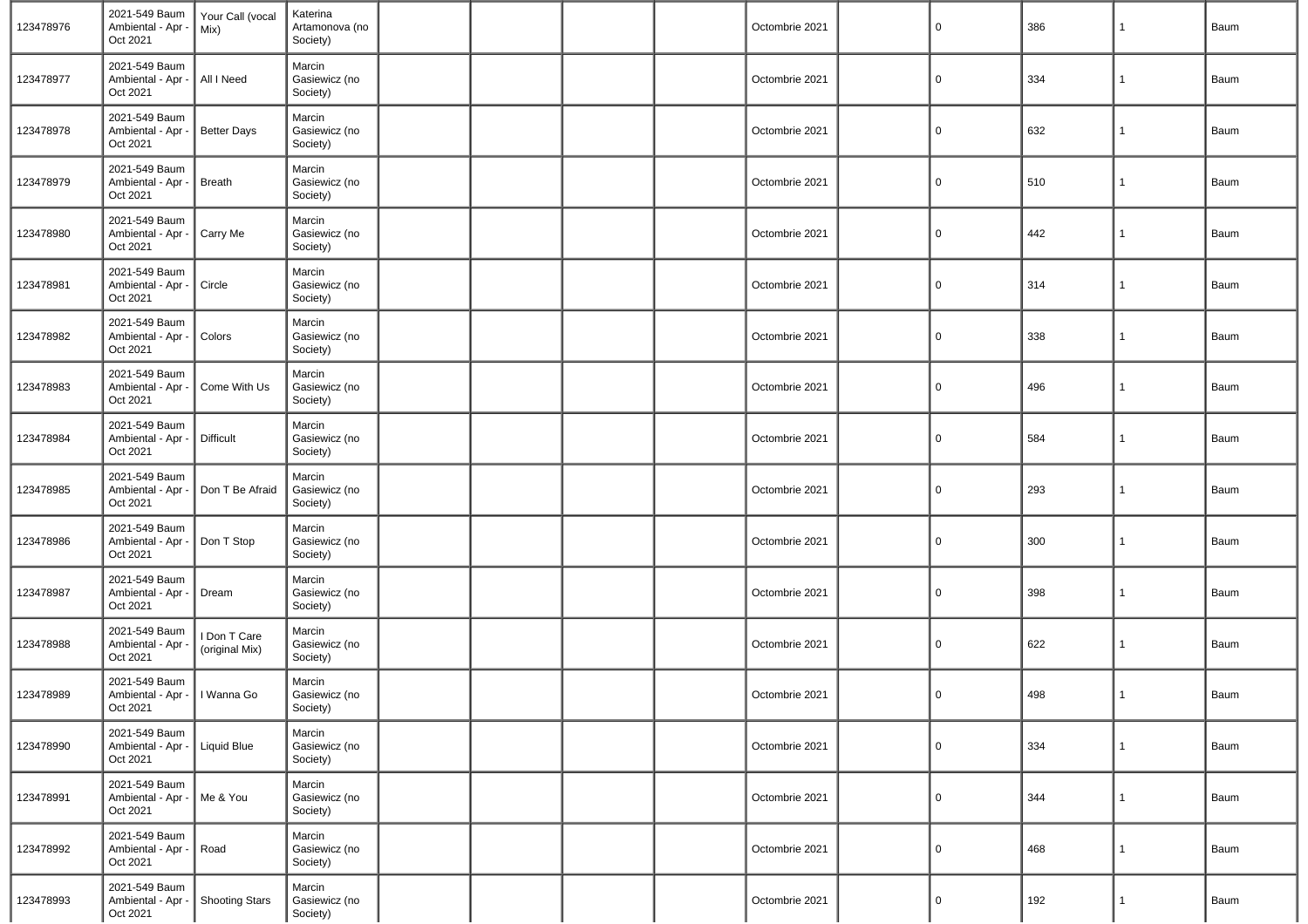| 123478994 | 2021-549 Baum<br>Ambiental - Apr<br>Oct 2021   | So Good To Me                                                        | Marcin<br>Gasiewicz (no<br>Society)                                                                                                         |  |  | Octombrie 2021 | 0              | 332 | 1            | Baum |
|-----------|------------------------------------------------|----------------------------------------------------------------------|---------------------------------------------------------------------------------------------------------------------------------------------|--|--|----------------|----------------|-----|--------------|------|
| 123478995 | 2021-549 Baum<br>Ambiental - Apr -<br>Oct 2021 | <b>Stairs</b>                                                        | Marcin<br>Gasiewicz (no<br>Society)                                                                                                         |  |  | Octombrie 2021 | $\mathbf 0$    | 326 | 1            | Baum |
| 123478996 | 2021-549 Baum<br>Ambiental - Apr<br>Oct 2021   | <b>Start Again</b>                                                   | Marcin<br>Gasiewicz (no<br>Society)                                                                                                         |  |  | Octombrie 2021 | 0              | 271 | 1            | Baum |
| 123478997 | 2021-549 Baum<br>Ambiental - Apr -<br>Oct 2021 | Story                                                                | Marcin<br>Gasiewicz (no<br>Society)                                                                                                         |  |  | Octombrie 2021 | $\mathbf 0$    | 543 | 1            | Baum |
| 123478998 | 2021-549 Baum<br>Ambiental - Apr<br>Oct 2021   | The Temple                                                           | Marcin<br>Gasiewicz (no<br>Society)                                                                                                         |  |  | Octombrie 2021 | $\mathbf 0$    | 207 | $\mathbf{1}$ | Baum |
| 123478999 | 2021-549 Baum<br>Ambiental - Apr -<br>Oct 2021 | This Moment                                                          | Marcin<br>Gasiewicz (no<br>Society)                                                                                                         |  |  | Octombrie 2021 | 0              | 296 | 1            | Baum |
| 123479000 | 2021-549 Baum<br>Ambiental - Apr<br>Oct 2021   | Walk Away                                                            | Marcin<br>Gasiewicz (no<br>Society)                                                                                                         |  |  | Octombrie 2021 | 0              | 216 | 1            | Baum |
| 123479001 | 2021-549 Baum<br>Ambiental - Apr<br>Oct 2021   | Something New<br>(vocal Version)                                     | Matthew Arthur<br>(no Society)                                                                                                              |  |  | Octombrie 2021 | $\mathbf 0$    | 591 | 1            | Baum |
| 123479002 | 2021-549 Baum<br>Ambiental - Apr<br>Oct 2021   | So Ready For It<br>(the Summer<br>Festival) (loud<br>City Ext Remix) | Dayna Wyman<br>(ascap - Ipi:<br>349323848) nicole<br>Katherine<br>Ramirez (ascap -<br>lpi:<br>349323848) markos<br>Photinos (no<br>Society) |  |  | Octombrie 2021 | $\overline{0}$ | 540 | 1            | Baum |
| 123479003 | 2021-549 Baum<br>Ambiental - Apr -<br>Oct 2021 | It Will Come To<br>You                                               | Henrik Karlsson<br>$(-$ lpi: $)$                                                                                                            |  |  | Octombrie 2021 | $\mathbf 0$    | 310 | 1            | Baum |
| 123479004 | 2021-549 Baum<br>Ambiental - Apr<br>Oct 2021   | Kings And<br>Queens                                                  | Live For The<br>Weekend (no<br>Society)                                                                                                     |  |  | Octombrie 2021 | $\mathbf 0$    | 202 | 1            | Baum |
| 123479005 | 2021-549 Baum<br>Ambiental - Apr<br>Oct 2021   | The Crown                                                            | Henrik Karlsson<br>$(-$ lpi: $)$                                                                                                            |  |  | Octombrie 2021 | 0              | 436 | 1            | Baum |
| 123479006 | 2021-549 Baum<br>Ambiental - Apr -<br>Oct 2021 | What S On The<br>Radio                                               | Henrik Karlsson<br>$(-$ lpi: $)$                                                                                                            |  |  | Octombrie 2021 | $\overline{0}$ | 286 | 1            | Baum |
| 123479007 | 2021-549 Baum<br>Ambiental - Apr -<br>Oct 2021 | Wise                                                                 | Henrik Karlsson<br>$(-$ lpi: $)$                                                                                                            |  |  | Octombrie 2021 | 0              | 292 | 1            | Baum |
| 123479008 | 2021-549 Baum<br>Ambiental - Apr<br>Oct 2021   | Am Waiting<br>(vocal Mix)                                            | Vitalii Kulikov (no<br>Society)                                                                                                             |  |  | Octombrie 2021 | 0              | 446 | 1            | Baum |
| 123479009 | 2021-549 Baum<br>Ambiental - Apr -<br>Oct 2021 | Anytime (vocal<br>Mix)                                               | Vitalii Kulikov (no<br>Society)                                                                                                             |  |  | Octombrie 2021 | 0              | 332 | 1            | Baum |
|           | 2021-549 Baum                                  |                                                                      |                                                                                                                                             |  |  |                |                |     |              |      |

-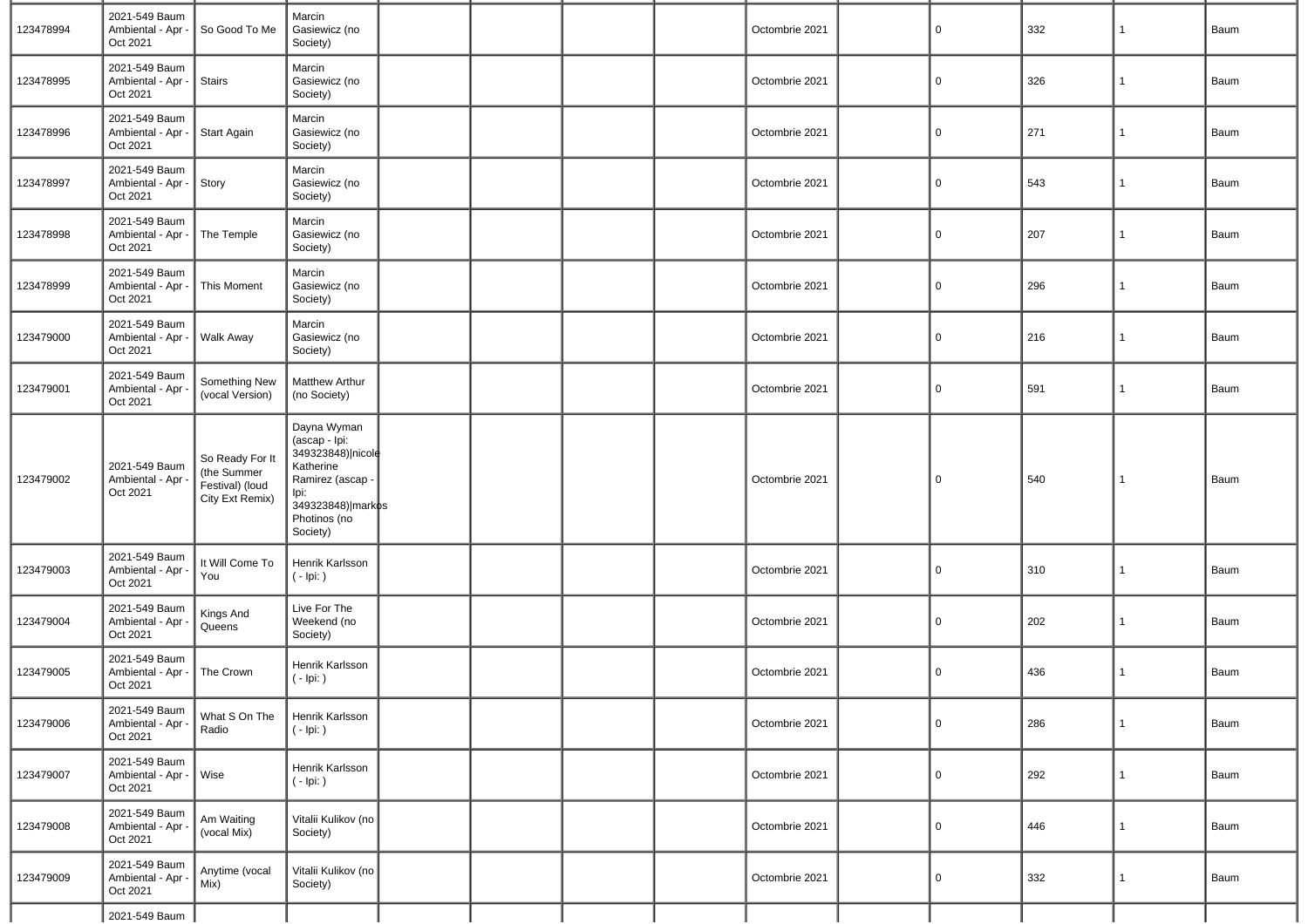| 123479010 | Ambiental - Apr -<br>Oct 2021                  | Can I (vocal Mix)                          | Vitalii Kulikov (no<br>Society) |  |  | Octombrie 2021 | $\overline{0}$ | 258 | 1            | Baum |
|-----------|------------------------------------------------|--------------------------------------------|---------------------------------|--|--|----------------|----------------|-----|--------------|------|
| 123479011 | 2021-549 Baum<br>Ambiental - Apr<br>Oct 2021   | Crazy Tonight<br>(vocal Mix)               | Vitalii Kulikov (no<br>Society) |  |  | Octombrie 2021 | $\mathbf 0$    | 157 | $\mathbf{1}$ | Baum |
| 123479012 | 2021-549 Baum<br>Ambiental - Apr<br>Oct 2021   | Do You (vocal<br>Mix)                      | Vitalii Kulikov (no<br>Society) |  |  | Octombrie 2021 | $\mathbf 0$    | 651 | $\mathbf{1}$ | Baum |
| 123479013 | 2021-549 Baum<br>Ambiental - Apr<br>Oct 2021   | Dont Tell Me<br>How (vocal Mix)            | Vitalii Kulikov (no<br>Society) |  |  | Octombrie 2021 | $\mathbf 0$    | 235 | 1            | Baum |
| 123479014 | 2021-549 Baum<br>Ambiental - Apr<br>Oct 2021   | Early In The<br>Morning (vocal<br>Mix)     | Vitalii Kulikov (no<br>Society) |  |  | Octombrie 2021 | $\mathbf 0$    | 504 | $\mathbf{1}$ | Baum |
| 123479015 | 2021-549 Baum<br>Ambiental - Apr<br>Oct 2021   | First Love (vocal<br>Mix)                  | Vitalii Kulikov (no<br>Society) |  |  | Octombrie 2021 | $\mathbf 0$    | 184 | $\mathbf{1}$ | Baum |
| 123479016 | 2021-549 Baum<br>Ambiental - Apr<br>Oct 2021   | Get Me (vocal<br>Mix)                      | Vitalii Kulikov (no<br>Society) |  |  | Octombrie 2021 | $\mathbf 0$    | 488 | $\mathbf{1}$ | Baum |
| 123479017 | 2021-549 Baum<br>Ambiental - Apr<br>Oct 2021   | Gotta Be Lost<br>(vocal Mix)               | Vitalii Kulikov (no<br>Society) |  |  | Octombrie 2021 | $\mathbf 0$    | 378 | $\mathbf{1}$ | Baum |
| 123479018 | 2021-549 Baum<br>Ambiental - Apr<br>Oct 2021   | Had To Choose<br>(vocal Mix)               | Vitalii Kulikov (no<br>Society) |  |  | Octombrie 2021 | $\mathbf 0$    | 472 | $\mathbf{1}$ | Baum |
| 123479019 | 2021-549 Baum<br>Ambiental - Apr -<br>Oct 2021 | Let Go (vocal<br>Mix)                      | Vitalii Kulikov (no<br>Society) |  |  | Octombrie 2021 | $\mathbf 0$    | 146 | $\mathbf{1}$ | Baum |
| 123479020 | 2021-549 Baum<br>Ambiental - Apr<br>Oct 2021   | Mrboogie (vocal<br>Mix)                    | Vitalii Kulikov (no<br>Society) |  |  | Octombrie 2021 | $\mathbf 0$    | 230 | $\mathbf{1}$ | Baum |
| 123479021 | 2021-549 Baum<br>Ambiental - Apr<br>Oct 2021   | My Only Love<br>(vocal Mix)                | Vitalii Kulikov (no<br>Society) |  |  | Octombrie 2021 | $\mathbf 0$    | 171 | $\mathbf{1}$ | Baum |
| 123479022 | 2021-549 Baum<br>Ambiental - Apr<br>Oct 2021   | My Phone (vocal<br>Mix)                    | Vitalii Kulikov (no<br>Society) |  |  | Octombrie 2021 | $\mathbf 0$    | 336 | $\mathbf{1}$ | Baum |
| 123479023 | 2021-549 Baum<br>Ambiental - Apr<br>Oct 2021   | Never Leave<br>You Behind<br>(vocal Mix)   | Vitalii Kulikov (no<br>Society) |  |  | Octombrie 2021 | $\overline{0}$ | 176 | $\mathbf{1}$ | Baum |
| 123479024 | 2021-549 Baum<br>Ambiental - Apr<br>Oct 2021   | Something More<br>(vocal Mix)              | Vitalii Kulikov (no<br>Society) |  |  | Octombrie 2021 | $\overline{0}$ | 170 | $\mathbf{1}$ | Baum |
| 123479025 | 2021-549 Baum<br>Ambiental - Apr -<br>Oct 2021 | Tell Me What<br>You Want To<br>(vocal Mix) | Vitalii Kulikov (no<br>Society) |  |  | Octombrie 2021 | $\overline{0}$ | 396 | $\mathbf{1}$ | Baum |
| 123479026 | 2021-549 Baum<br>Ambiental - Apr<br>Oct 2021   | We Are United<br>(vocal Mix)               | Vitalii Kulikov (no<br>Society) |  |  | Octombrie 2021 | $\mathbf 0$    | 462 | $\mathbf{1}$ | Baum |
| 123479027 | 2021-549 Baum<br>Ambiental - Apr<br>Oct 2021   | What In Your<br>Mind (vocal Mix)           | Vitalii Kulikov (no<br>Society) |  |  | Octombrie 2021 | $\mathbf 0$    | 336 | $\mathbf{1}$ | Baum |
|           |                                                |                                            |                                 |  |  |                |                |     |              |      |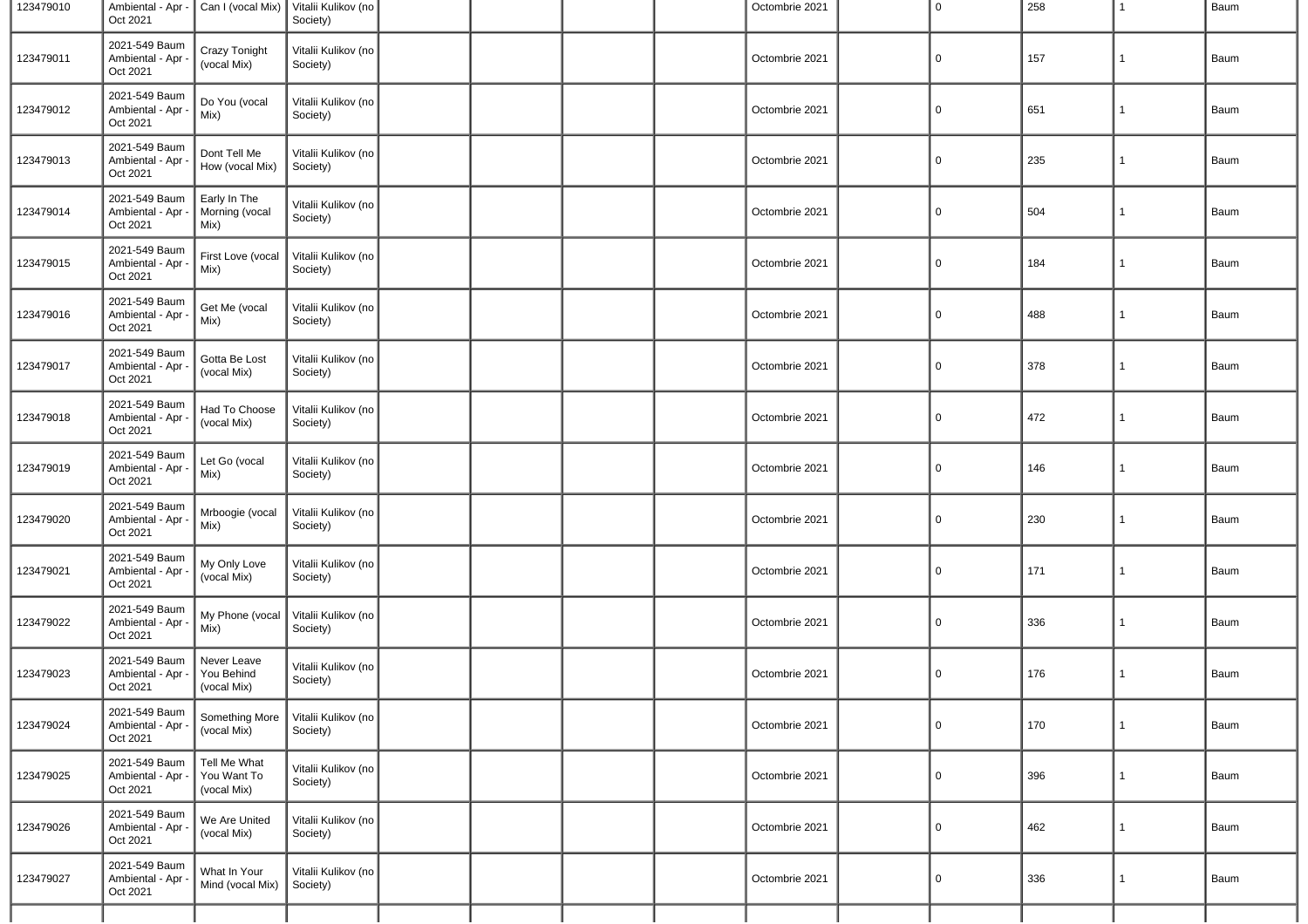| 123479028 | 2021-549 Baum<br>Ambiental - Apr -                       | I Wonder (club<br>Mix)                                                | Copyright<br>Control (no                          |  |  | Octombrie 2021 | 0              | 265 | 1            | Baum |
|-----------|----------------------------------------------------------|-----------------------------------------------------------------------|---------------------------------------------------|--|--|----------------|----------------|-----|--------------|------|
| 123479029 | Oct 2021<br>2021-549 Baum<br>Ambiental - Apr<br>Oct 2021 | Eyes Like<br>Diamonds                                                 | society <sup>:</sup><br>Said Koubaa ( -<br>Ipi: ) |  |  | Octombrie 2021 | 0              | 464 | $\mathbf{1}$ | Baum |
| 123479030 | 2021-549 Baum<br>Ambiental - Apr -<br>Oct 2021           | Jump Around                                                           | Said Koubaa ( -<br>$lpi:$ )                       |  |  | Octombrie 2021 | $\overline{0}$ | 520 | $\mathbf{1}$ | Baum |
| 123479031 | 2021-549 Baum<br>Ambiental - Apr<br>Oct 2021             | Addicted To You<br>(festival Future<br>House)                         | Manpreet Rv<br>Singh Dawar (no<br>Society)        |  |  | Octombrie 2021 | 0              | 570 | $\mathbf{1}$ | Baum |
| 123479032 | 2021-549 Baum<br>Ambiental - Apr<br>Oct 2021             | Astral World<br>(edm Festival<br>Psytrance)                           | Manpreet Rv<br>Singh Dawar (no<br>Society)        |  |  | Octombrie 2021 | 0              | 597 | $\mathbf{1}$ | Baum |
| 123479033 | 2021-549 Baum<br>Ambiental - Apr<br>Oct 2021             | <b>Bass Xtreme</b><br>(melodic Future<br><b>Bass Wobble</b><br>House) | Manpreet Rv<br>Singh Dawar (no<br>Society)        |  |  | Octombrie 2021 | 0              | 663 | 1            | Baum |
| 123479034 | 2021-549 Baum<br>Ambiental - Apr<br>Oct 2021             | <b>Blasting Orange</b><br>(modern Festival<br>Future House)           | Manpreet Rv<br>Singh Dawar (no<br>Society)        |  |  | Octombrie 2021 | 0              | 579 | 1            | Baum |
| 123479035 | 2021-549 Baum<br>Ambiental - Apr<br>Oct 2021             | <b>Blue Azalea</b><br>(idm Deep<br>House)                             | Manpreet Rv<br>Singh Dawar (no<br>Society)        |  |  | Octombrie 2021 | 0              | 876 | 1            | Baum |
| 123479036 | 2021-549 Baum<br>Ambiental - Apr<br>Oct 2021             | <b>Boundless</b><br>Energies (edm<br>Festival<br>Psytrance)           | Manpreet Rv<br>Singh Dawar (no<br>Society)        |  |  | Octombrie 2021 | 0              | 813 | $\mathbf{1}$ | Baum |
| 123479037 | 2021-549 Baum<br>Ambiental - Apr<br>Oct 2021             | Crazy Club<br>Celebration<br>(extreme Festive<br>Celebration)         | Manpreet Rv<br>Singh Dawar (no<br>Society)        |  |  | Octombrie 2021 | 0              | 489 | 1            | Baum |
| 123479038 | 2021-549 Baum<br>Ambiental - Apr<br>Oct 2021             | Creepy Beings<br>(festival Dance<br>House)                            | Manpreet Rv<br>Singh Dawar (no<br>Society)        |  |  | Octombrie 2021 | $\overline{0}$ | 591 | $\mathbf{1}$ | Baum |
| 123479039 | 2021-549 Baum<br>Ambiental - Apr<br>Oct 2021             | <b>Cutting Edges</b><br>(modern Edm<br>Future House)                  | Manpreet Rv<br>Singh Dawar (no<br>Society)        |  |  | Octombrie 2021 | $\overline{0}$ | 579 | $\mathbf{1}$ | Baum |
| 123479040 | 2021-549 Baum<br>Ambiental - Apr<br>Oct 2021             | Divine Me<br>(electronica Chill<br>Deep House)                        | Manpreet Rv<br>Singh Dawar (no<br>Society)        |  |  | Octombrie 2021 | $\mathbf 0$    | 522 | $\mathbf{1}$ | Baum |
| 123479041 | 2021-549 Baum<br>Ambiental - Apr -<br>Oct 2021           | ∥ Friday Night<br>(edm Festival<br>Future House)                      | Manpreet Rv<br>Singh Dawar (no<br>Society)        |  |  | Octombrie 2021 | $\overline{0}$ | 564 | $\mathbf{1}$ | Baum |
| 123479042 | 2021-549 Baum<br>Ambiental - Apr -<br>Oct 2021           | <b>Getting Puzzled</b><br>(edm Festival<br>House)                     | Manpreet Rv<br>Singh Dawar (no<br>Society)        |  |  | Octombrie 2021 | $\Omega$       | 378 | $\mathbf{1}$ | Baum |
| 123479043 | 2021-549 Baum<br>Ambiental - Apr -<br>Oct 2021           | Girl In A House<br>(edm Festival<br>Future House)                     | Manpreet Rv<br>Singh Dawar (no<br>Society)        |  |  | Octombrie 2021 | $\Omega$       | 564 | $\mathbf{1}$ | Baum |
| 123479044 | 2021-549 Baum<br>Ambiental - Apr<br>Oct 2021             | Gothic Girl<br>(modern Edm<br>Festival Future<br>House)               | Manpreet Rv<br>Singh Dawar (no<br>Society)        |  |  | Octombrie 2021 | $\mathbf 0$    | 606 | $\mathbf{1}$ | Baum |
|           |                                                          |                                                                       |                                                   |  |  |                |                |     |              |      |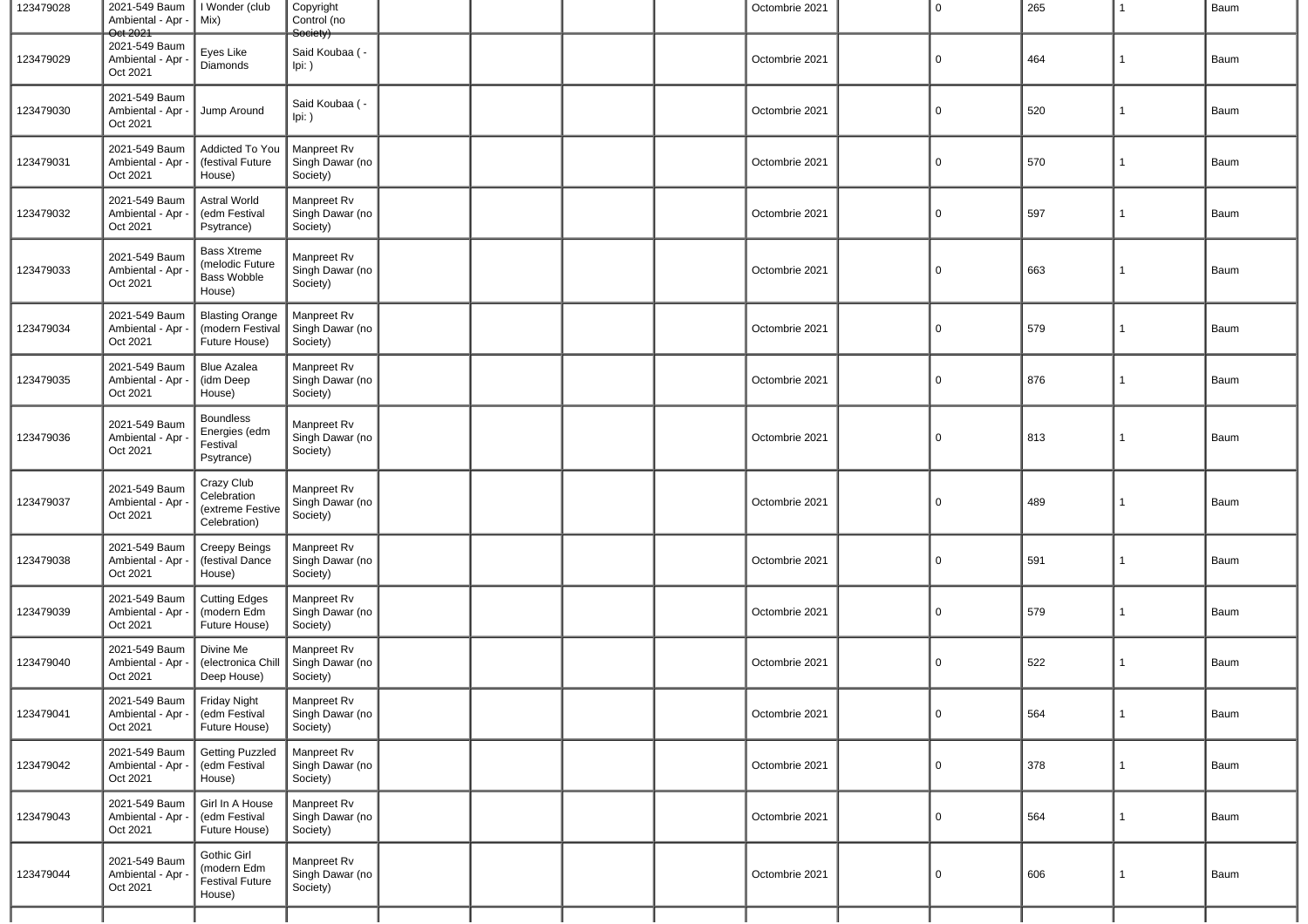| 123479045 | 2021-549 Baum<br>Ambiental - Apr -<br>Oct 2021 | I Will Always In<br>Your Arms (edm<br>Club Future<br>Bass)      | Manpreet Rv<br>Singh Dawar (no<br>Society) |  |  | Octombrie 2021 | $\overline{0}$ | 193 | $\mathbf{1}$ | Baum |
|-----------|------------------------------------------------|-----------------------------------------------------------------|--------------------------------------------|--|--|----------------|----------------|-----|--------------|------|
| 123479046 | 2021-549 Baum<br>Ambiental - Apr<br>Oct 2021   | I M Done (edm<br><b>Festival Dance</b><br>Pop)                  | Manpreet Rv<br>Singh Dawar (no<br>Society) |  |  | Octombrie 2021 | $\mathbf 0$    | 207 | $\mathbf{1}$ | Baum |
| 123479047 | 2021-549 Baum<br>Ambiental - Apr<br>Oct 2021   | Impressions<br>(edm Festival<br>Future House)                   | Manpreet Rv<br>Singh Dawar (no<br>Society) |  |  | Octombrie 2021 | $\mathbf 0$    | 576 | $\mathbf{1}$ | Baum |
| 123479048 | 2021-549 Baum<br>Ambiental - Apr<br>Oct 2021   | In My Mind<br>(festive Tropical<br>House)                       | Manpreet Rv<br>Singh Dawar (no<br>Society) |  |  | Octombrie 2021 | $\mathbf 0$    | 588 | $\mathbf{1}$ | Baum |
| 123479049 | 2021-549 Baum<br>Ambiental - Apr<br>Oct 2021   | Let Me Go<br>(modern Festival<br>Future House)                  | Manpreet Rv<br>Singh Dawar (no<br>Society) |  |  | Octombrie 2021 | $\mathbf 0$    | 552 | $\mathbf{1}$ | Baum |
| 123479050 | 2021-549 Baum<br>Ambiental - Apr<br>Oct 2021   | <b>Lonely Days</b><br>(festival Indie<br>Dance House)           | Manpreet Rv<br>Singh Dawar (no<br>Society) |  |  | Octombrie 2021 | $\mathbf 0$    | 579 | $\mathbf{1}$ | Baum |
| 123479051 | 2021-549 Baum<br>Ambiental - Apr<br>Oct 2021   | Love At First<br>Sight (edm<br><b>Festival Future</b><br>House) | Manpreet Rv<br>Singh Dawar (no<br>Society) |  |  | Octombrie 2021 | 0              | 567 | $\mathbf{1}$ | Baum |
| 123479052 | 2021-549 Baum<br>Ambiental - Apr<br>Oct 2021   | Lunar Night<br>(edm Festival<br>Deep House)                     | Manpreet Rv<br>Singh Dawar (no<br>Society) |  |  | Octombrie 2021 | $\mathbf 0$    | 561 | $\mathbf{1}$ | Baum |
| 123479053 | 2021-549 Baum<br>Ambiental - Apr<br>Oct 2021   | Mystical<br>Wonders<br>(modern Festival<br>Future House)        | Manpreet Rv<br>Singh Dawar (no<br>Society) |  |  | Octombrie 2021 | $\mathbf 0$    | 576 | $\mathbf{1}$ | Baum |
| 123479054 | 2021-549 Baum<br>Ambiental - Apr<br>Oct 2021   | Pale Beats (edm<br><b>Festival Deep</b><br>House)               | Manpreet Rv<br>Singh Dawar (no<br>Society) |  |  | Octombrie 2021 | $\mathbf 0$    | 507 | $\mathbf{1}$ | Baum |
| 123479055 | 2021-549 Baum<br>Ambiental - Apr<br>Oct 2021   | Peace Of Mind<br>(modern Deep<br>House)                         | Manpreet Rv<br>Singh Dawar (no<br>Society) |  |  | Octombrie 2021 | 0              | 615 | $\mathbf{1}$ | Baum |
| 123479056 | 2021-549 Baum<br>Ambiental - Apr<br>Oct 2021   | Perfect (fasion<br>Club Tech<br>House)                          | Manpreet Rv<br>Singh Dawar (no<br>Society) |  |  | Octombrie 2021 | $\mathbf 0$    | 588 | $\mathbf{1}$ | Baum |
| 123479057 | 2021-549 Baum<br>Ambiental - Apr<br>Oct 2021   | Perky Bass<br>Class (neuro<br>Wobble House)                     | Manpreet Rv<br>Singh Dawar (no<br>Society) |  |  | Octombrie 2021 | $\mathbf 0$    | 642 | $\mathbf{1}$ | Baum |
| 123479058 | 2021-549 Baum<br>Ambiental - Apr -<br>Oct 2021 | Rhythmic<br>Games (festive<br>Tropical House)                   | Manpreet Rv<br>Singh Dawar (no<br>Society) |  |  | Octombrie 2021 | $\overline{0}$ | 588 | $\mathbf{1}$ | Baum |
| 123479059 | 2021-549 Baum<br>Ambiental - Apr -<br>Oct 2021 | Salta (edm<br><b>Festival Tropical</b><br>House)                | Manpreet Rv<br>Singh Dawar (no<br>Society) |  |  | Octombrie 2021 | $\overline{0}$ | 705 | $\mathbf{1}$ | Baum |
| 123479060 | 2021-549 Baum<br>Ambiental - Apr -<br>Oct 2021 | Samaadhi (edm<br>Festival<br>Psytrance)                         | Manpreet Rv<br>Singh Dawar (no<br>Society) |  |  | Octombrie 2021 | $\mathbf 0$    | 813 | $\mathbf{1}$ | Baum |
| 123479061 | 2021-549 Baum<br>Ambiental - Apr<br>Oct 2021   | Sassy Bass<br>Night (uplifting<br>Future Wobble<br>House)       | Manpreet Rv<br>Singh Dawar (no<br>Society) |  |  | Octombrie 2021 | $\mathbf 0$    | 651 | $\mathbf{1}$ | Baum |
|           |                                                |                                                                 |                                            |  |  |                |                |     |              |      |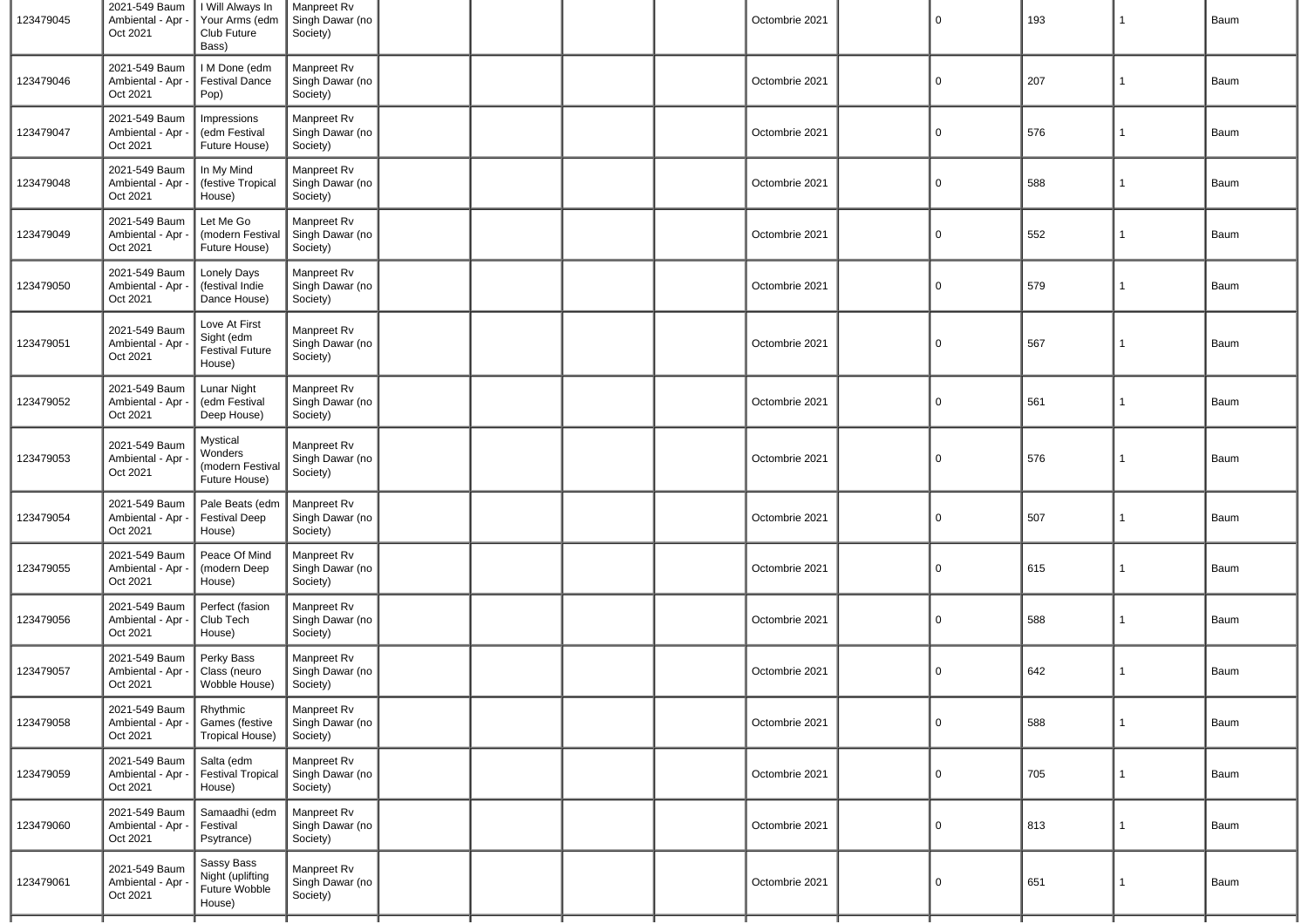| 123479062 | 2021-549 Baum<br>Ambiental - Apr -<br>Oct 2021 | See You On<br>The Other Side<br>(soulful Tropical<br>House)     | Manpreet Rv<br>Singh Dawar (no<br>Society)                                                                                                            |  |  | Octombrie 2021 | $\mathbf 0$  | 440 | 1            | Baum |
|-----------|------------------------------------------------|-----------------------------------------------------------------|-------------------------------------------------------------------------------------------------------------------------------------------------------|--|--|----------------|--------------|-----|--------------|------|
| 123479063 | 2021-549 Baum<br>Ambiental - Apr -<br>Oct 2021 | Silver Stones<br>(festival House)                               | Manpreet Rv<br>Singh Dawar (no<br>Society)                                                                                                            |  |  | Octombrie 2021 | 0            | 543 | 1            | Baum |
| 123479064 | 2021-549 Baum<br>Ambiental - Apr -<br>Oct 2021 | Sky Above (edm<br><b>Festival Deep</b><br>House)                | Manpreet Rv<br>Singh Dawar (no<br>Society)                                                                                                            |  |  | Octombrie 2021 | $\mathbf 0$  | 579 | $\mathbf{1}$ | Baum |
| 123479065 | 2021-549 Baum<br>Ambiental - Apr -<br>Oct 2021 | Takshashila<br>(edm Festival<br>Psytrance)                      | Manpreet Rv<br>Singh Dawar (no<br>Society)                                                                                                            |  |  | Octombrie 2021 | $\mathbf 0$  | 735 | $\mathbf{1}$ | Baum |
| 123479066 | 2021-549 Baum<br>Ambiental - Apr -<br>Oct 2021 | The Flume Bass<br>(edm Festival<br>Dance Pop)                   | Manpreet Rv<br>Singh Dawar (no<br>Society)                                                                                                            |  |  | Octombrie 2021 | $\mathsf{O}$ | 507 | 1            | Baum |
| 123479067 | 2021-549 Baum<br>Ambiental - Apr -<br>Oct 2021 | Violets (edm<br><b>Festival Future</b><br>House)                | Manpreet Rv<br>Singh Dawar (no<br>Society)                                                                                                            |  |  | Octombrie 2021 | $\mathbf 0$  | 570 | 1            | Baum |
| 123479068 | 2021-549 Baum<br>Ambiental - Apr -<br>Oct 2021 | When Its Over<br>(festival Pop<br>Deep House)                   | Manpreet Rv<br>Singh Dawar (no<br>Society)                                                                                                            |  |  | Octombrie 2021 | $\mathbf 0$  | 543 | $\mathbf{1}$ | Baum |
| 123479069 | 2021-549 Baum<br>Ambiental - Apr -<br>Oct 2021 | Where We Go<br>(edm Festival<br>Electro Future<br>House)        | Manpreet Rv<br>Singh Dawar (no<br>Society)                                                                                                            |  |  | Octombrie 2021 | $\mathbf 0$  | 564 | 1            | Baum |
| 123479070 | 2021-549 Baum<br>Ambiental - Apr -<br>Oct 2021 | Wonderful Day<br>(club Mix)                                     | Rico Bernasconi<br>(gema - Ipi:<br>288737014) johannes<br>Muhlbauer<br>(gema - Ipi:<br>0000000) andreas<br>Litterscheid<br>(gema - Ipi:<br>256576142) |  |  | Octombrie 2021 | 0            | 275 | $\mathbf{1}$ | Baum |
| 123479071 | 2021-549 Baum<br>Ambiental - Apr -<br>Oct 2021 | Step Forward                                                    | Sophia<br>Stutchbury (prs -<br>Ipi:<br>756910614) smith<br>Timothy (prs -<br>Ipi: 756910418)                                                          |  |  | Octombrie 2021 | 0            | 522 | $\mathbf{1}$ | Baum |
| 123479072 | 2021-549 Baum<br>Ambiental - Apr -<br>Oct 2021 | On My Way                                                       | Fredrik (new<br>Composer) (tono<br>- Ipi: 730700972)                                                                                                  |  |  | Octombrie 2021 | 0            | 444 | 1            | Baum |
| 123479073 | 2021-549 Baum<br>Ambiental - Apr -<br>Oct 2021 | You Only Live<br>Once (yolo)<br>(darius & Finlay<br>Remix Edit) | Ivanov Stanislav<br>Vladimirovich<br>(rao - Ipi:<br>0000000)                                                                                          |  |  | Octombrie 2021 | $\mathsf 0$  | 213 | $\mathbf 1$  | Baum |
| 123479074 | 2021-549 Baum<br>Ambiental - Apr -<br>Oct 2021 | If Time Could<br>Stop (feat<br>Keeneng)                         | Jack Turner (no<br>Society)                                                                                                                           |  |  | Octombrie 2021 | $\mathbf 0$  | 173 | $\mathbf{1}$ | Baum |
| 123479075 | 2021-549 Baum<br>Ambiental - Apr -<br>Oct 2021 | My Brother                                                      | Morten<br>Simonsen (no<br>Society)                                                                                                                    |  |  | Octombrie 2021 | $\mathbf 0$  | 161 | $\mathbf{1}$ | Baum |
|           |                                                |                                                                 | Rajmund Anzlik<br>(no<br>Society)   oskar                                                                                                             |  |  |                |              |     |              |      |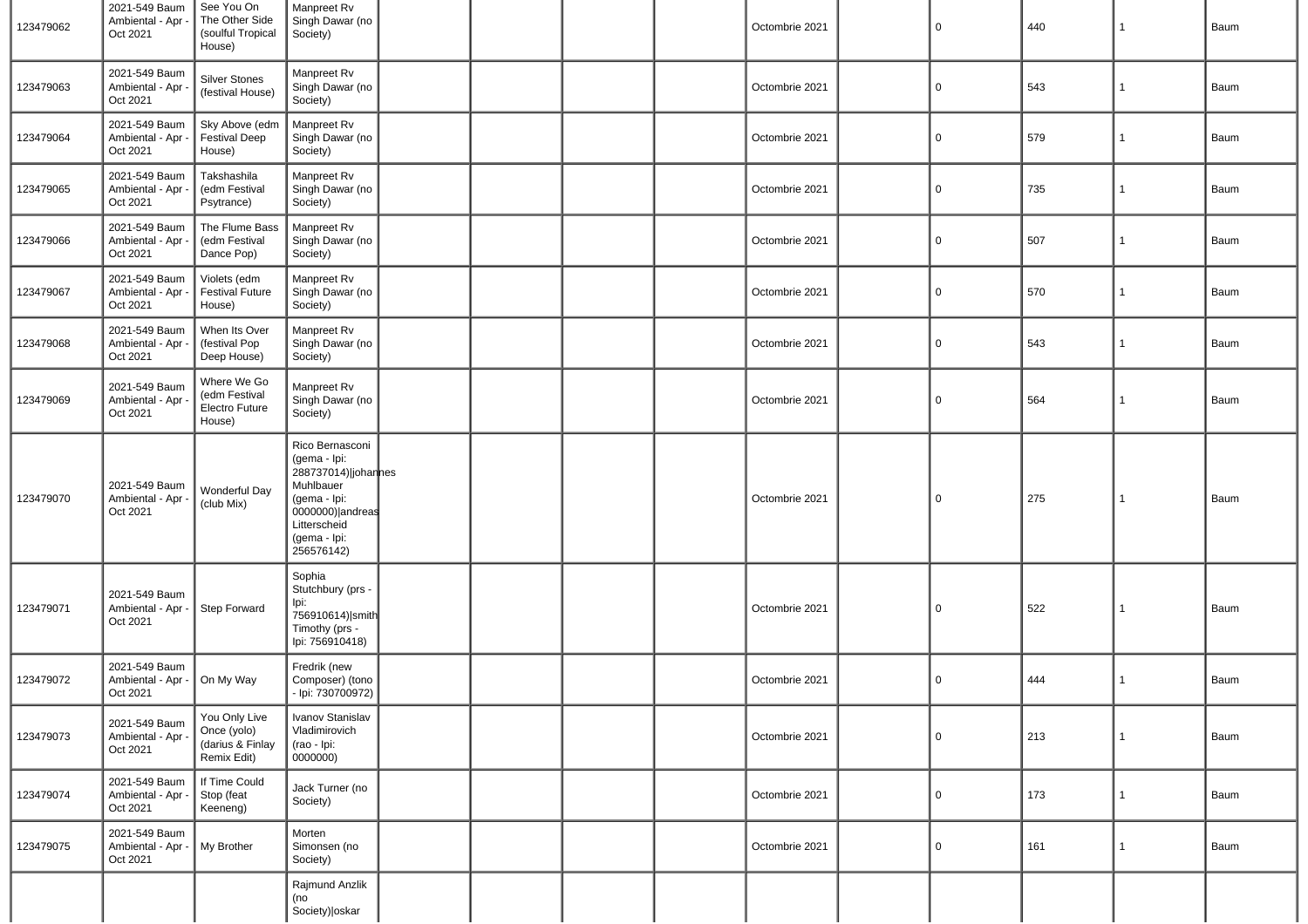| 123479076 | 2021-549 Baum<br>Ambiental - Apr<br>Oct 2021   | Summer Blues                                     | Kaczmarczyk<br>(no<br>Society) dominik<br>Polaczek (no<br>Society) alexande<br>Stemminger<br>(stim - Ipi:<br>801865445)          |  |  | Octombrie 2021    | $\overline{0}$ | 171   | $\mathbf{1}$   | Baum |
|-----------|------------------------------------------------|--------------------------------------------------|----------------------------------------------------------------------------------------------------------------------------------|--|--|-------------------|----------------|-------|----------------|------|
| 123479077 | 2021-549 Baum<br>Ambiental - Apr -<br>Oct 2021 | Your Eyes                                        | Henrik Munchow<br>(no<br>Society) patrick<br>Christian Scholl<br>(gema - Ipi:<br>496524712)                                      |  |  | Octombrie 2021    | $\overline{0}$ | 85    | $\mathbf{1}$   | Baum |
| 123479078 | 2021-549 Baum<br>Ambiental - Apr<br>Oct 2021   | It Ain T Right<br>(extended Mix)                 | Philipp Faber<br>(gema - Ipi:<br>853145833) nikolaj<br>Weiss (gema -<br>Ipi:<br>710613390) joach m<br>Hansen (gema -<br>$lpi:$ ) |  |  | Octombrie 2021    | $\overline{0}$ | 260   | $\mathbf{1}$   | Baum |
| 123479079 | 2021-549 Baum<br>Ambiental - Apr -<br>Oct 2021 | Valence - Make<br>Your Move (feat<br>Natalien G) | Chris Nicolaou<br>(apra - Ipi:<br>) katerina<br>Nicolaou (apra -<br>Ipi: )                                                       |  |  | Octombrie 2021    | $\overline{0}$ | 360   | $\mathbf{1}$   | Baum |
| 123479080 | 2021-549 Baum<br>Ambiental - Apr -<br>Oct 2021 | Valence And<br>Crossfade -<br>Take Me Higher     | Chris Nicolaou<br>(apra - Ipi:<br>) sander<br>Veerban (public<br>Domain)                                                         |  |  | Octombrie 2021    | $\overline{0}$ | 468   | 1              | Baum |
| 123479081 | 2021-549 Baum<br>Ambiental - Apr<br>Oct 2021   | All We Are                                       | Yigit Atilla (no<br>Society)                                                                                                     |  |  | Octombrie 2021    | $\mathbf 0$    | 336   | $\overline{1}$ | Baum |
| 123479082 | 2021-549 Baum<br>Ambiental - Apr -<br>Oct 2021 | Come Back                                        | Yigit Atilla (no<br>Society)                                                                                                     |  |  | Octombrie 2021    | $\overline{0}$ | 282   | $\overline{1}$ | Baum |
| 123479083 | 2021-549 Baum<br>Ambiental - Apr -<br>Oct 2021 | Need You                                         | Yigit Atilla (no<br>Society)                                                                                                     |  |  | Octombrie 2021    | $\mathbf 0$    | 290   | $\mathbf{1}$   | Baum |
| 123479084 | 2021-549 Baum<br>Ambiental - Apr -<br>Oct 2021 | The Sun                                          | Yigit Atilla (no<br>Society)                                                                                                     |  |  | Octombrie 2021    | $\mathbf 0$    | 338   | $\mathbf{1}$   | Baum |
| 123479085 | 2021-549 Baum<br>Ambiental - Apr -<br>Oct 2021 | Fly Away (edm /<br>Pop / Female)                 | Yau Yiu Ting<br>(prs - Ipi:<br>1061611990)                                                                                       |  |  | Octombrie 2021    | $\overline{0}$ | 209   | $\vert$ 1      | Baum |
| 123479086 | 2021-549 Baum<br>Ambiental - Apr<br>Oct 2021   | Titlu<br>Nespecificat                            |                                                                                                                                  |  |  | Augusst 2021      | $\overline{0}$ | 1613  | $\mathbf{1}$   | Baum |
| 123479087 | 2021-549 Baum<br>Ambiental - Apr<br>Oct 2021   | Titlu<br>Nespecificat                            |                                                                                                                                  |  |  | <b>Iulie 2021</b> | $\overline{0}$ | 1322  | $\mathbf{1}$   | Baum |
| 123479088 | 2021-549 Baum<br>Ambiental - Apr -<br>Oct 2021 | Titlu<br>Nespecificat                            |                                                                                                                                  |  |  | <b>Iunie 2021</b> | $\overline{0}$ | 1322  | 1              | Baum |
| 123479089 | 2021-549 Baum<br>Ambiental - Apr -             | Titlu                                            | Yau Yiu Ting<br>(prs - Ipi:                                                                                                      |  |  | Octombrie 2021    | $\mathbf 0$    | 11313 |                | Baum |